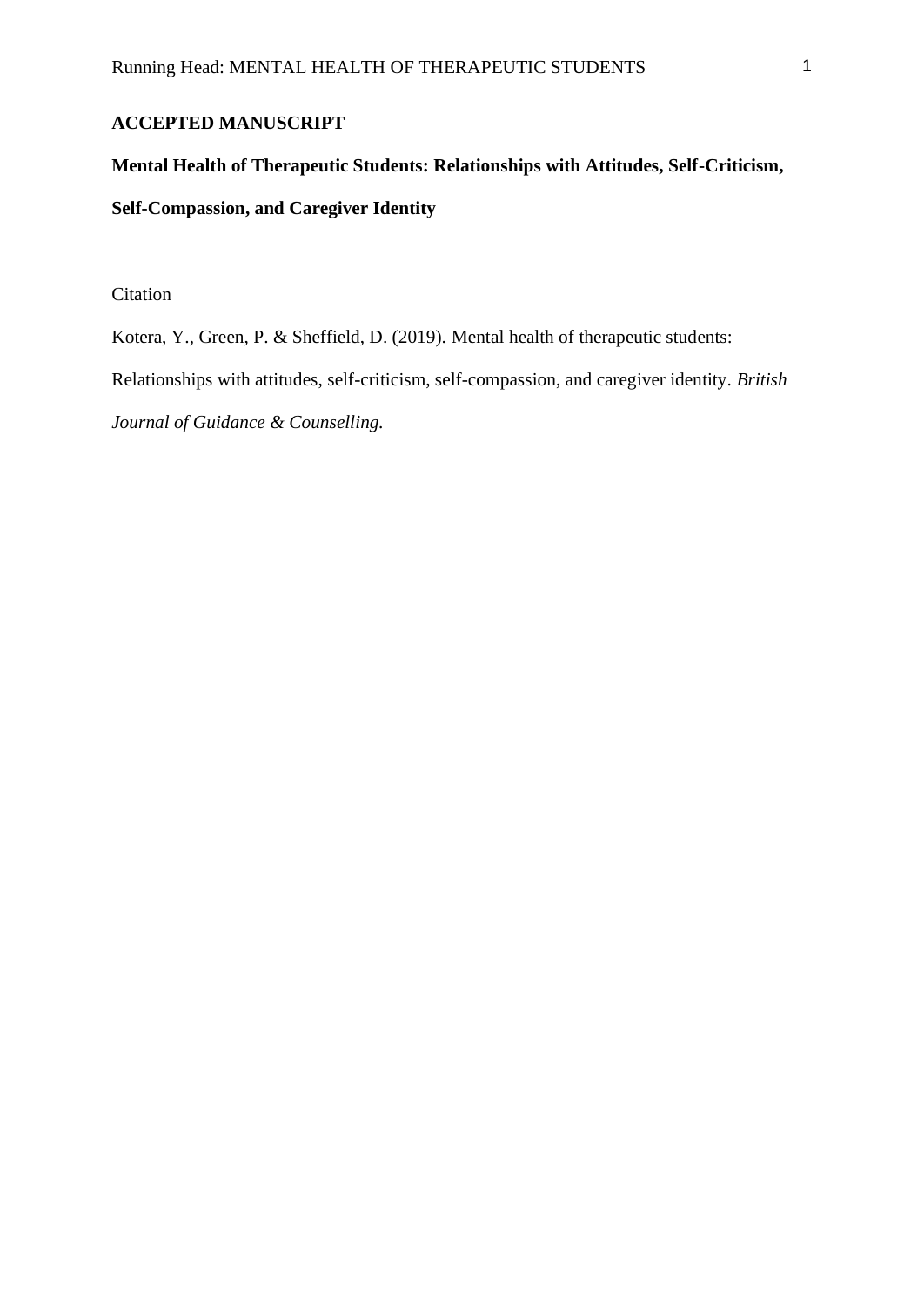#### **Abstract**

As mental health awareness increases, more students enrol to therapeutic subjects, aspiring to help others' mental wellbeing. While mental health of other caring students has been explored, therapeutic students' mental health has not been investigated thoroughly. This study aimed to explore relationships between mental health, mental health attitudes, selfcriticism/self-reassurance, self-compassion, and caregiver identity of counselling and occupational therapy students. One hundred forty-five students, recruited through opportunity sampling, completed measures about those constructs. Correlation and regression analyses revealed that their mental health was associated with attitudes, self-criticism/self-reassurance and self-compassion. Self-criticism and internal shame were independent predictors of mental health. Findings will inform the mental health status of therapeutic students and help identify better solutions for their challenging mental health.

*Keywords: counselling students, occupational therapy students, mental health, mental health attitudes, self-criticism, self-compassion*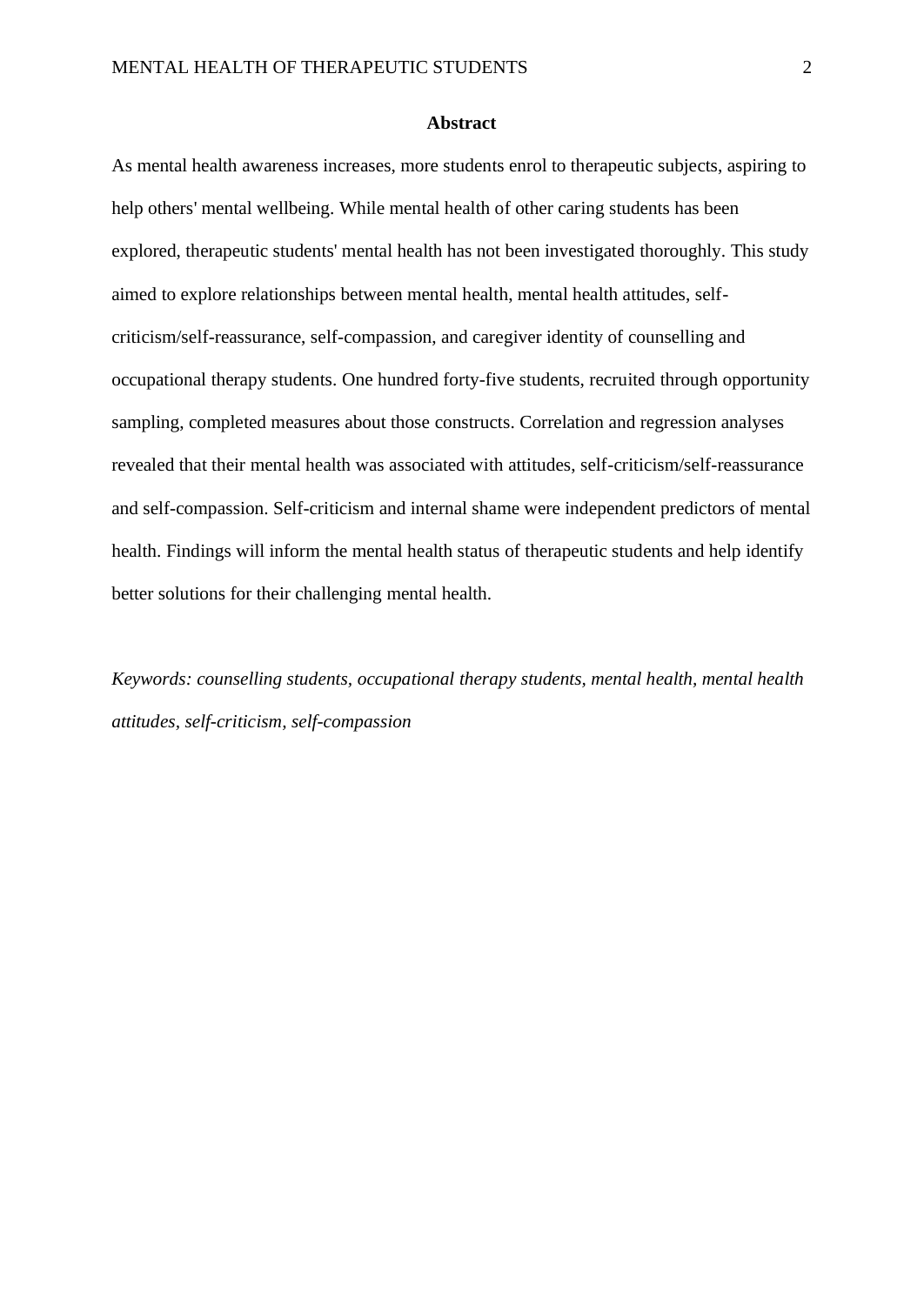#### **Introduction**

Caring profession subjects are one of the most popular disciplines in UK universities. Approximately 60% of all the 700,000 undergraduate applicants (420,000 applicants) applied to this discipline in 2014 (McGhee, 2015), and more than 20% of all the 2.3 million UK students (a half million students) were in undergraduate or postgraduate programmes in this discipline in 2015-2016 (Higher Education Statistics Agency, 2017). This is not the global norm. For example, business is the most popular subject in America, recruiting 20% of all applications (National Center for Education Statistics, 2016), and social science is most popular in Japan, accounting for 33% of all university students (Ministry of Education, Culture, Sports, Science and Technology-Japan, 2015). In the Netherlands, business management and the human resources studies are the most popular subject, enrolling 12,000 students – more than twice of the second and third most popular subjects, sociology and law (5,500 students each; Statistics Netherlands, 2017). One pronounced reason for the popularity of caring profession subjects in the UK is a high rate of graduate employment: for example, more than 90% of occupational therapy students are in employment within six months postgraduation (Association of Graduate Careers Advisory Services, 2017). Caring professions include allied health professions (e.g., occupational therapy, physiotherapy), counselling, clinical psychology, nursing, social work, and teaching (Hugman, 2005); students in these professions often have a strong identity as a caregiver, taking care of other humans, whether physically, mentally, emotionally or spiritually (Kotera, Green & Van Gordon, 2018b). Regardless of the popularity of caring profession subjects, many students in these disciplines suffer from mental health problems: nursing students in the UK are more stressed than students of any other subjects (Por, 2005), and social work students have high levels of depression, anxiety and stress (Horton, Diaz, & Green, 2009; Kotera, Green & Sheffield, 2018c). This is a serious problem, because caring professionals work with patients' health,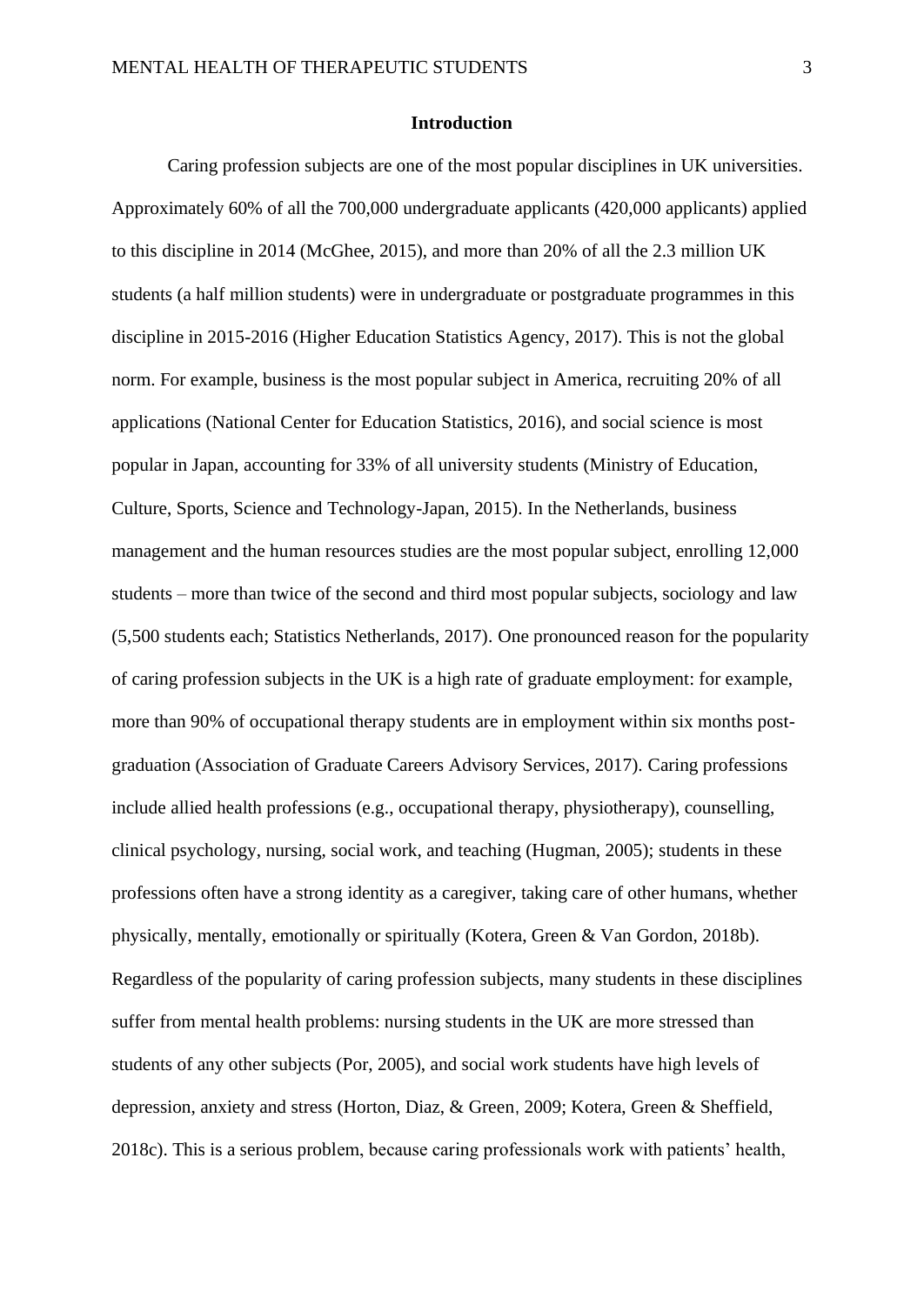and poor judgement caused by mental distress can be detrimental to patients' wellbeing (e.g., wrong dose, timing or types of medications administered).

Because of the ever-increasing awareness on mental health in the country, the subjects that focus on mental health such as counselling and occupational therapy have recruited many students (Complete University Guide, 2018). Similar to other caring subject students such as nursing and social work, more than one third of students in this group (counselling and occupational therapy students) are mentally distressed (e.g., depression, low self-esteem; Boellinghaus et al., 2013; Brooks, Holttum & Lavender, 2002). Therefore, this study focused on two groups of therapeutic students, namely counselling and occupational therapy students in the UK.

#### *Negative Attitudes Towards Mental Health Problems*

Students' poor mental health may be exacerbated by their negative attitudes towards mental health problems, believing that having a mental health problem implies weakness and inadequacy, leading to a sense of shame (Gilbert et al., 2007). Negative mental health attitudes delay students' seeking help, which can lead to serious clinical outcomes (e.g., addictions, suicide; Brown, 2018). High negative attitudes towards mental health problems were identified in UK social work students, nursing students and business students, and their negative attitudes were related to, and predicted a great variance of their mental health: students who saw mental health problems negatively tended to have poor mental health (Kotera, Conway & Van Gordon, 2019; Kotera et al., 2018b, 2018c). In particular, caring students, who were highly aware of their future professional standard as a caregiver, had relatively high levels of negative attitudes including shame, as they may have believed that having a mental health problem meant they had failed as a caregiver (Kotera et al., 2018c, 2019). Mental health attitudes are important to mental health, however, therapeutic students'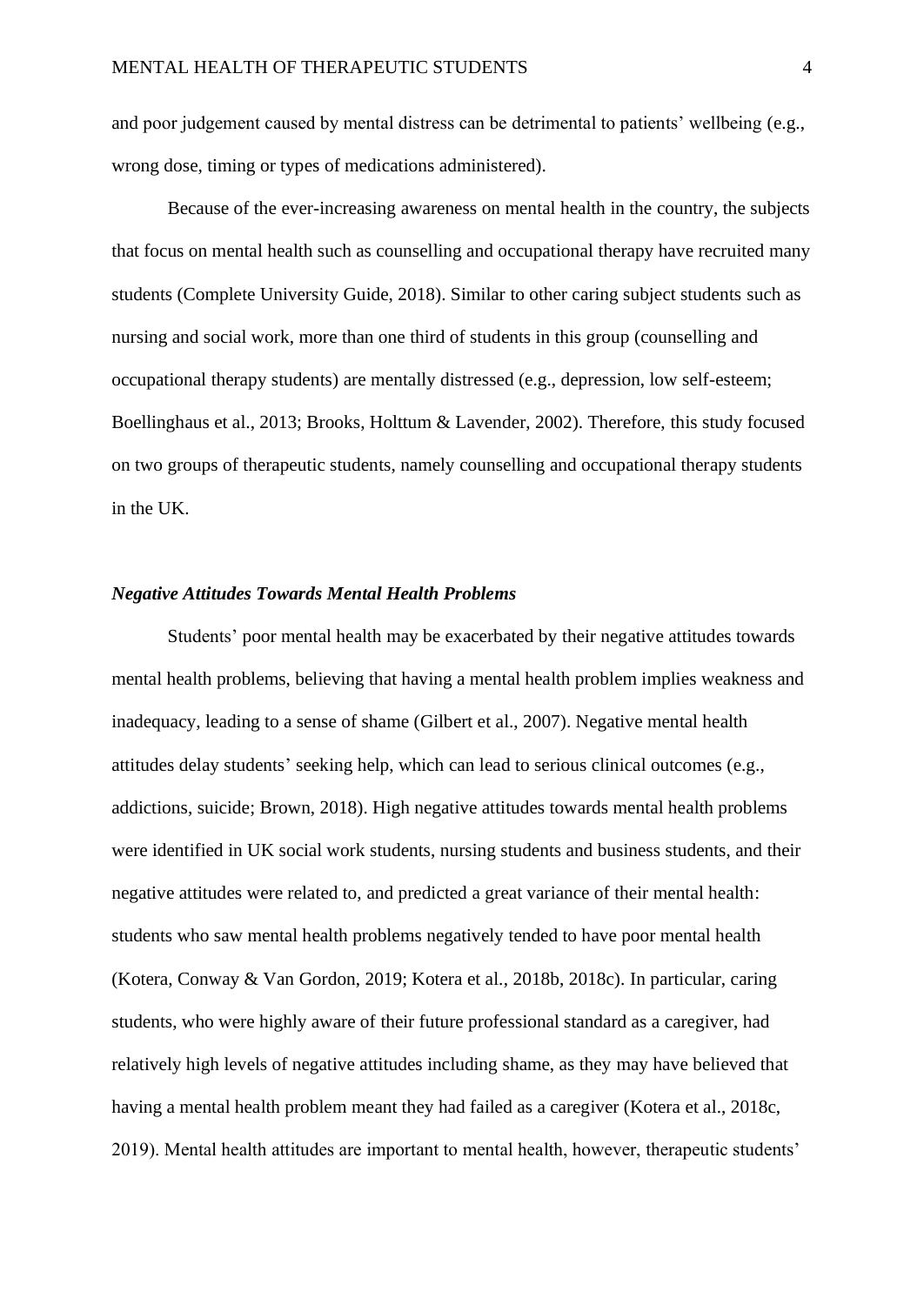mental health attitudes, to date, have not been investigated in depth. Indeed, previous research has elucidated some attitudinal components of this student group. For example, counselling students had relatively positive attitudes (i.e., empathetic rather than judgemental) towards self-harm in their clients (Fox, 2016), while their attitudes towards people with special needs became more negative during an undergraduate counselling programme in Turkey (Batik, 2018). Counselling trainees were hesitant about receiving personal therapy, required by the British Psychological Society, to become a counselling psychologist (Kumari, 2011). Occupational therapy students reported stigma associated with working in the mental health field, because it involves high workload and uncertainty of treatment outcomes (Cusick, Demattia & Doyle, 1993), illustrating their perception that recovery from mental health problems is difficult and relies on the clients (Davis, 2008). An external locus of control (i.e., believing that their clinical outcomes rely on their clients) was related to low life satisfaction in healthcare students (Karaman, Nelson & Cavazos Vela, 2018). These findings highlight the importance of mental health attitudes to mental health of healthcare students. In this study, the relationships between these variables will be investigated in more detail.

#### *Self-Criticism, Self-Reassurance, Self-Compassion and Caregiver Identity*

Self-criticism (negative evaluation of self, highlighting one's negatives; Gilbert et al., 2004) and self-reassurance (ability to pay attention to one's positives in challenging times; Gilbert et al., 2004) are also related to mental health problems. Relationship between mental distress, self-devaluation, and a lack of self-worth has been reported for many years (Radden, 2000). Freud (1917) suggested superego (self-criticism) as a means to protect the ego from getting angry, in order to fit into the social community, illustrating the original intention of self-criticism: social affiliation. Gilbert et al. (2004) described how self-criticism was formed: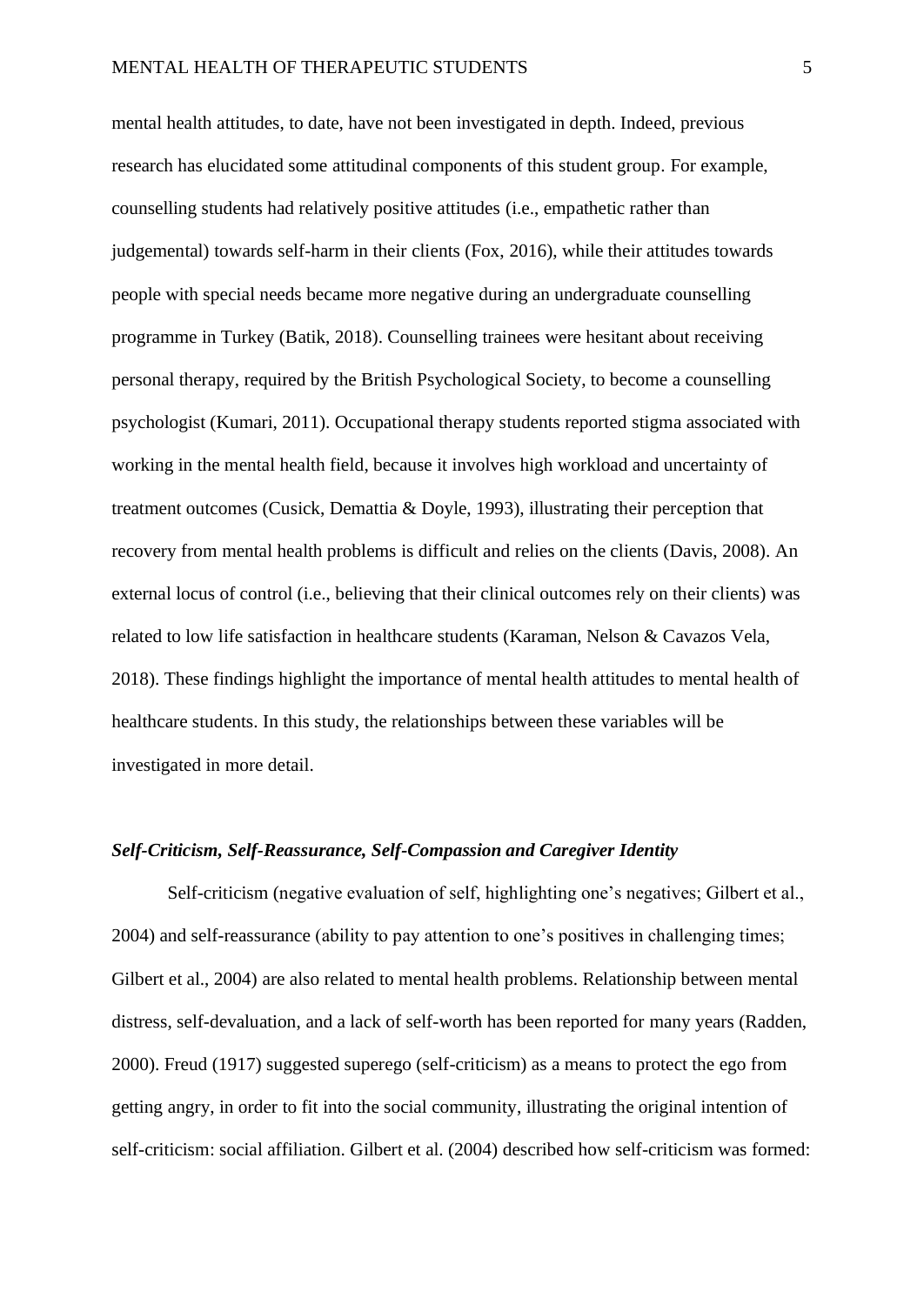Parents threaten or attack their children to correct the children's behaviours (e.g., if you don't do X, no one will like you). Children then internalise the threats and attacks to self-regulate their behaviours (e.g., if I don't do X, no one will like me). Despite underlying positive intentions, self-criticism frequently has negative consequences. Cognitive therapists claimed that negative automatic thoughts about oneself were linked to mental health problems (Beck, Rush, Shaw, & Emery, 1979). Kohut (1971, 1977) related this to one's early life experiences, noting that one can nurture self-reassuring qualities (opposing to self-criticism) to soothe oneself when facing one's life challenges and inadequacies. Children identify with an idealised quality of their parents, who recognise the children's competency, leading to high self-reassurance, whereas children may develop high self-criticism without idealised figures. Self-criticism was positively related, and self-reassurance was negatively related to mental health problems in 87 UK social work students (Kotera et al., 2018c). Further, self-criticism and self-reassurance were identified as the key components for good mental health among 131 Japanese workers: how you treat yourself affects your mental health (Kotera, Gilbert, Asano, Ishimura & Sheffield, 2018a). Therefore, we hypothesised that self-criticism and selfreassurance will be related to the mental health of therapeutic students.

Another construct that is related to mental health (and self-criticism/self-reassurance, and mental health attitudes) is self-compassion, i.e., understanding and kindness to the self during life's challenging times, while committed to mitigate them (Neff, 2003). Selfcompassion has been strongly related to better mental health in UK university students: students who were more kind towards themselves tended to have better mental health (Kotera et al., 2018b, 2018c, 2019; Stallman, Ohan & Chiera, 2018). Self-compassion leads to good mental health by counteracting self-criticism (Trompetter, de Kleine & Bohlmeijer, 2017). Therapeutic approaches targeting compassion reduced shame and self-criticism, resulting in better mental health (Braehler et al. 2013; Gilbert & Procter 2006). Among therapeutic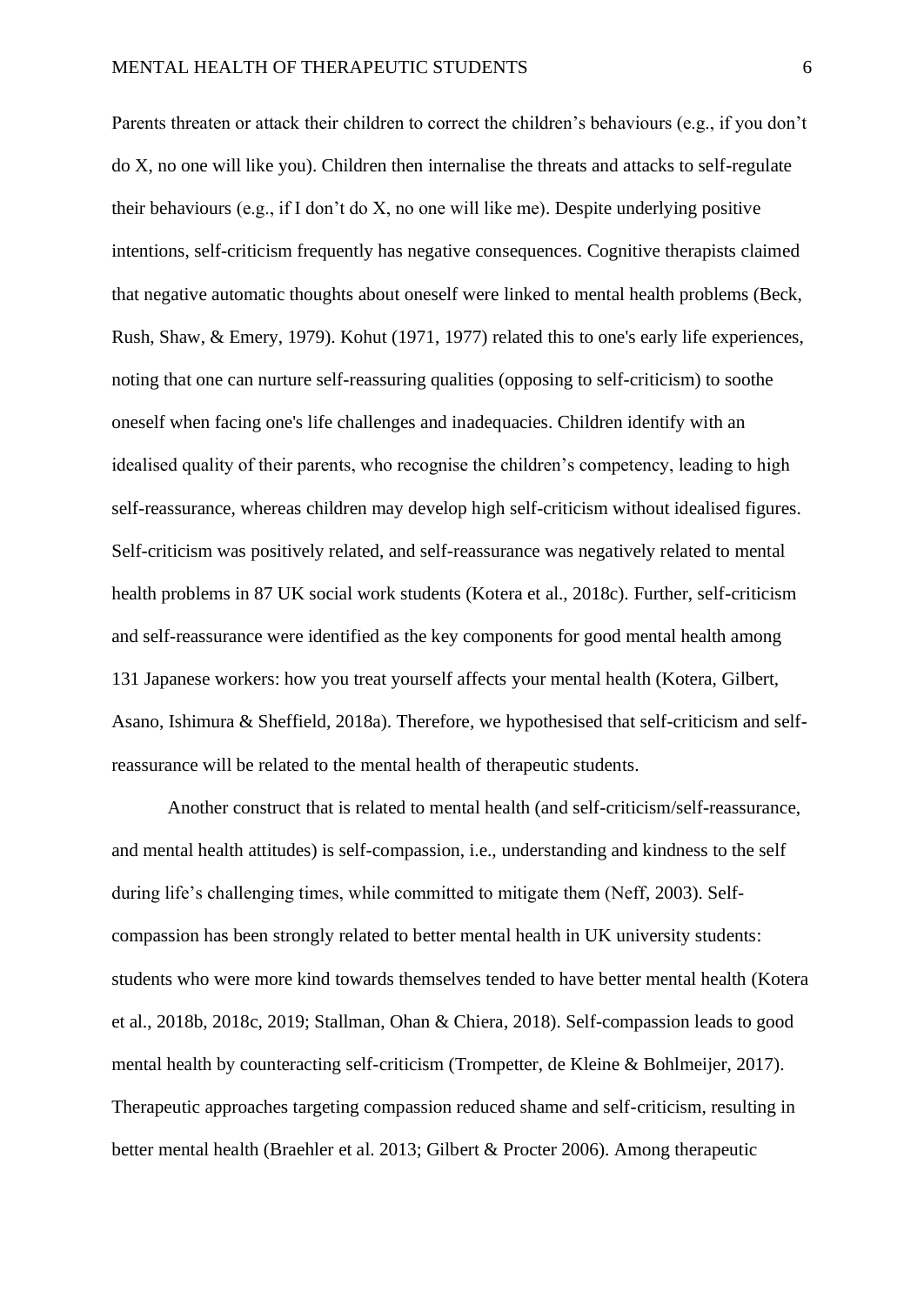students, self-compassion training has been suggested as an essential strategy for their mental health (Beaumont & Hollins Martin, 2016; Nelson, Hall, Anderson, Birtles & Hemming, 2018), however no study, to date, has explored this relationship focusing on counselling and occupational therapy students.

Lastly, how therapeutic students perceive themselves as a caregiver - caregiver identity - is worthy of examination, as this identity has been related to lower self-care and self-awareness in caring professionals (Kotera et al., 2018c). Role identity theory (McCall & Simmons, 1978) posits that behaviours and perceptions are influenced by recognition of self in personal and professional roles. Therapeutic students often have a strong caregiver identity, which is a key reason why they enrolled onto the programme (Davis, 2008). Strong caregiver identity was associated with poor mental health in social work students (Kotera et al., 2018c). Accordingly, we hypothesised that caregiver identity will be associated with mental health of therapeutic students.

#### *Aims and Hypotheses*

This study aimed to elucidate mental health of therapeutic students, namely relationships between mental health, mental health attitudes (degree of a belief that having a mental health problem implies weakness and inadequacy), self-criticism (negative evaluation of self), self-reassurance (how much one focuses on their positives), self-compassion (kindness and understanding towards oneself), and caregiver identity (how strongly one identifies themselves as a caregiver). We hypothesised that attitudes, self-criticism, selfreassurance, self-compassion, and caregiver identity will be associated with, and predict mental health.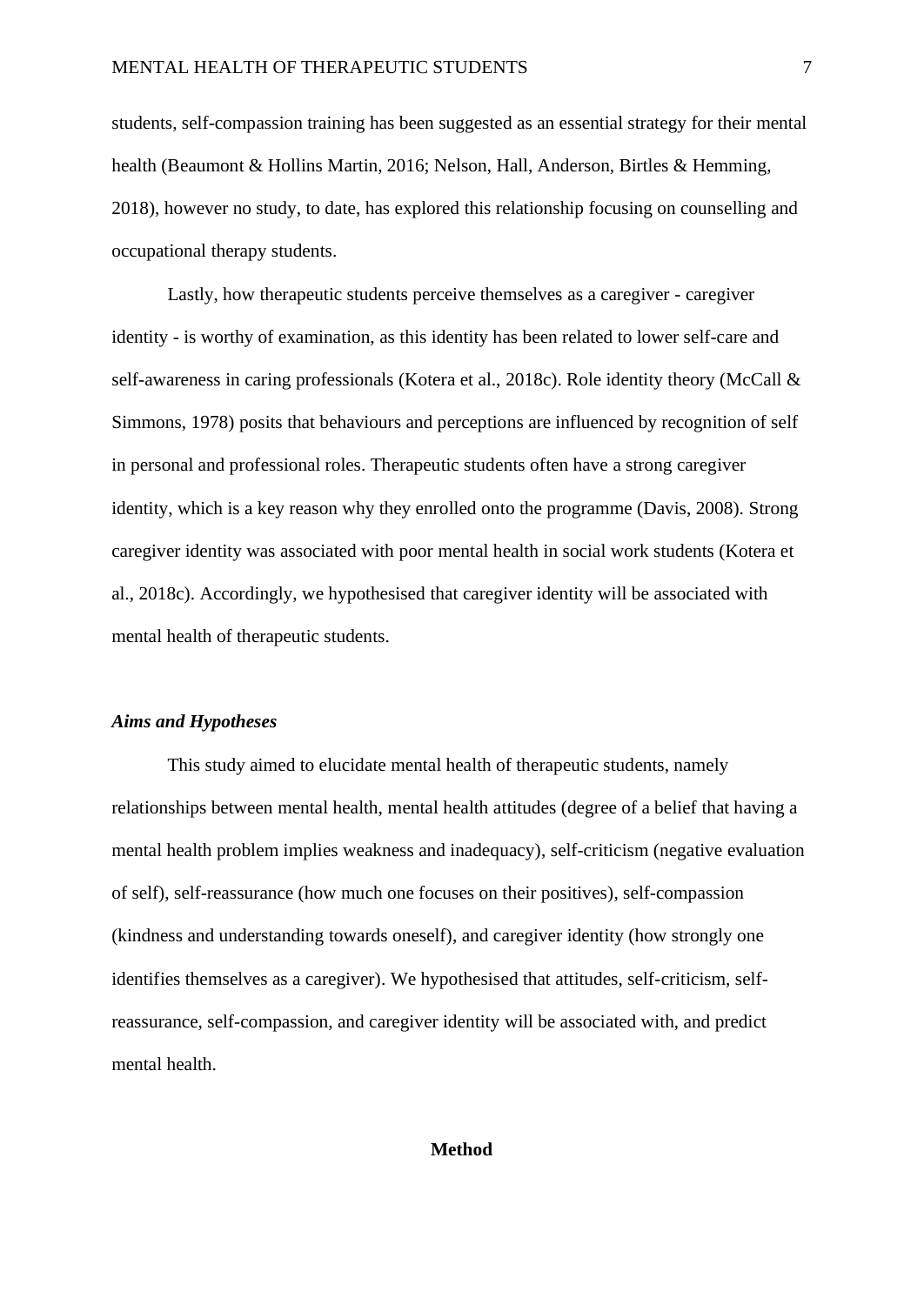#### *Participants*

Participants, aged 18 years or older, were counselling or occupational therapy students at a UK university in the Midlands area.

#### *Instruments*

*Mental health* was measured using the Depression, Anxiety, and Stress Scale 21 (DASS 21), which was a shortened version of DASS 42 (Lovibond & Lovibond, 1995). The 21 items were responded on four-point Likert scale (0='Did not apply to me at all' to 3='Applied to me very much or most of the time'), measuring the levels of depression, anxiety, and stress (seven items each). The items for depression included 'I felt down-hearted and blue', the ones for anxiety included 'I was worried about situations in which I might panic and make a foolf myself', and the ones for stress included 'I felt that I was using a lot of nervous energy'. These subscales had good reliability ( $\alpha$ =.87-.94; Antony, Bieling, Cox, Enns & Swinson, 1998). For the purpose of this study, these subscales were combined to calculate the scores for mental health problems (Lovibond  $&$  Lovibond, 1995).

*Mental health attitudes* were assessed using the Attitudes Towards Mental Health Problems (ATMHP) scale (Gilbert et al., 2007), comprising 35 items on four-point Likert scale (0='Do not agree at all' to 3='Completely agree') into four sections. The first eight-item section corresponded to how their community's and family's perceive mental health problems (e.g., 'My community/family would want to keep their distance from someone with mental health problems'). The second section, ten items, evaluated how their community and family would perceive them, if they had a mental health problem (i.e., external shame; e.g., 'I think my family/community would see me as inferior'). The community was defined as their peers in the university. The third section related to internal shame - how they would perceive themselves if they had a mental health problem (e.g., 'I would blame myself for my problems', five items). The last 12 items, the fourth section, addressed reflected shame: a)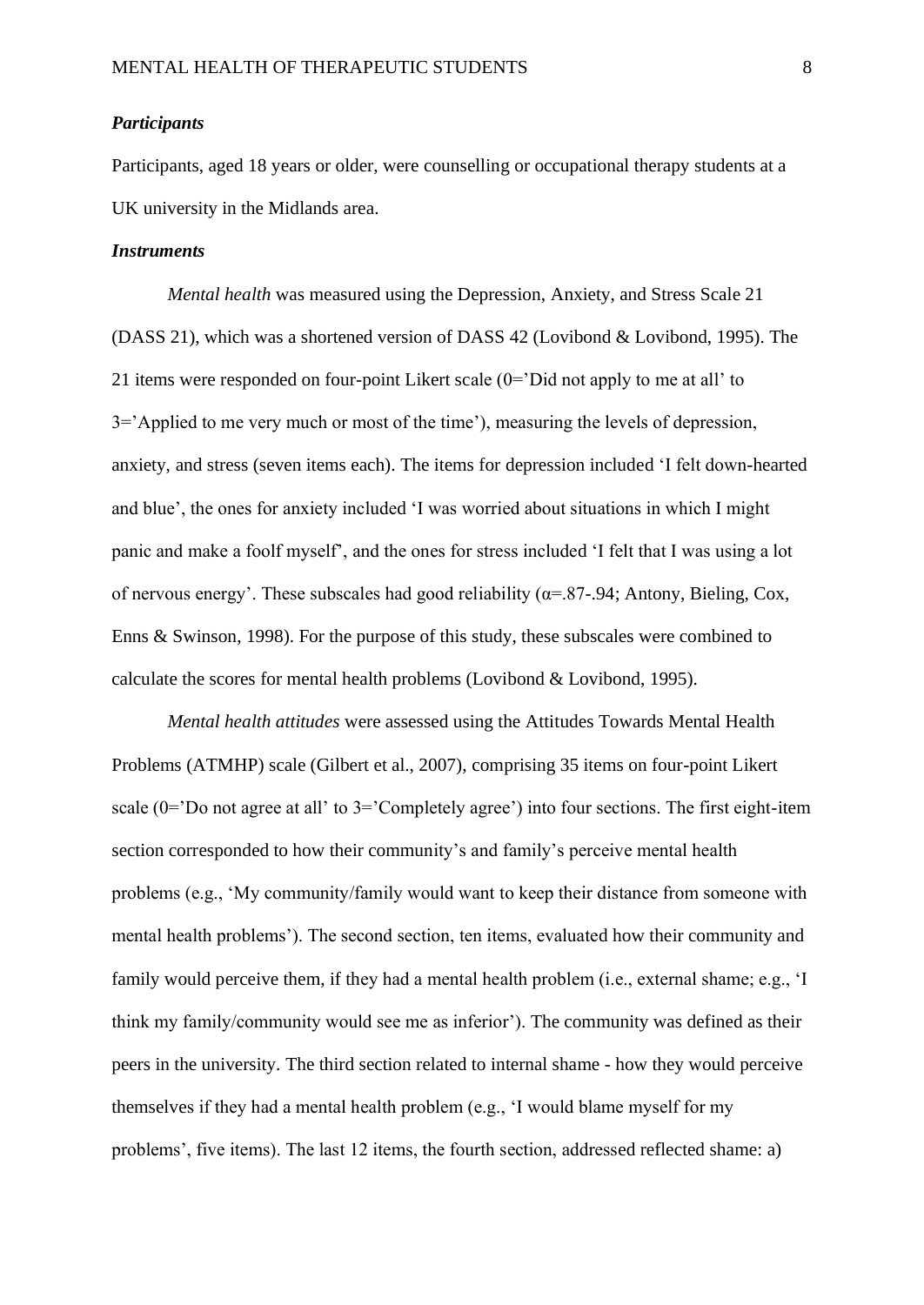how their family would be perceived if they had a mental health problem (family-reflected shame; e.g., 'My family would lose status in the community') and b) worries of reflected shame on themselves, if a close relative had a mental health problem (self-reflected shame; e.g., 'I would worry that my own reputation and honour might be harmed'). All of the subscales had high internal consistency ( $\alpha$ =.85-.97; Gilbert et al., 2007).

*Self-criticism and self-reassurance* were evaluated using the Forms of Self-Criticising/Attacking & Self-Reassuring Scale (FSCSR), a 22-item on five-point Likert scale (0='Not at all like me' to 4='Extremely like me'). FSCRS (Gilbert et al., 2004) examined how people treat themselves in difficult times relating to self-criticalness (inadequate-self and hated-self), and self-reassurance (reassured-self). Inadequate-self, composed of nine items, referred to a sense of personal inadequacy (e.g., 'There is a part of me that puts me down'), hated-self, five items, to a desire to persecute the self (e.g., 'I do not like being me.'), and reassured-self, eight items, to a sense of supporting the self (e.g., 'I find it easy to forgive myself.'). All the subscales had high internal consistency ( $\alpha$ =.86-.90; Gilbert et al., 2004).

*Self-compassion* was assessed using the Self-Compassion Scale-Short Form (SCS-SF; Raes, Pommier, Neff & Van Gucht, 2011), a 12-item on five-point Likert scale to indicate how often you behave in a kind and understanding manner towards yourself in challenging life situations (0='Almost never' to 5='Almost always'), which was a shortened version of the 26-item Self-Compassion Scale (Neff, 2003); the scale had high internal consistency  $(\alpha = 0.86;$  Raes et al., 2011). No subscales were used as recommended by Raes et al. (2011). Items included 'When something painful happens I try to take a balanced view of the situation'.

Lastly, the Role Identity Scale (RIS), with eight-items on five-point Likert scale (1='Strongly disagree' to 5='Strongly agree'), was used to measure *caregiver identity*. It had high internal consistency ( $\alpha$ =.78; Siebert & Siebert, 2005). RIS considered how respondents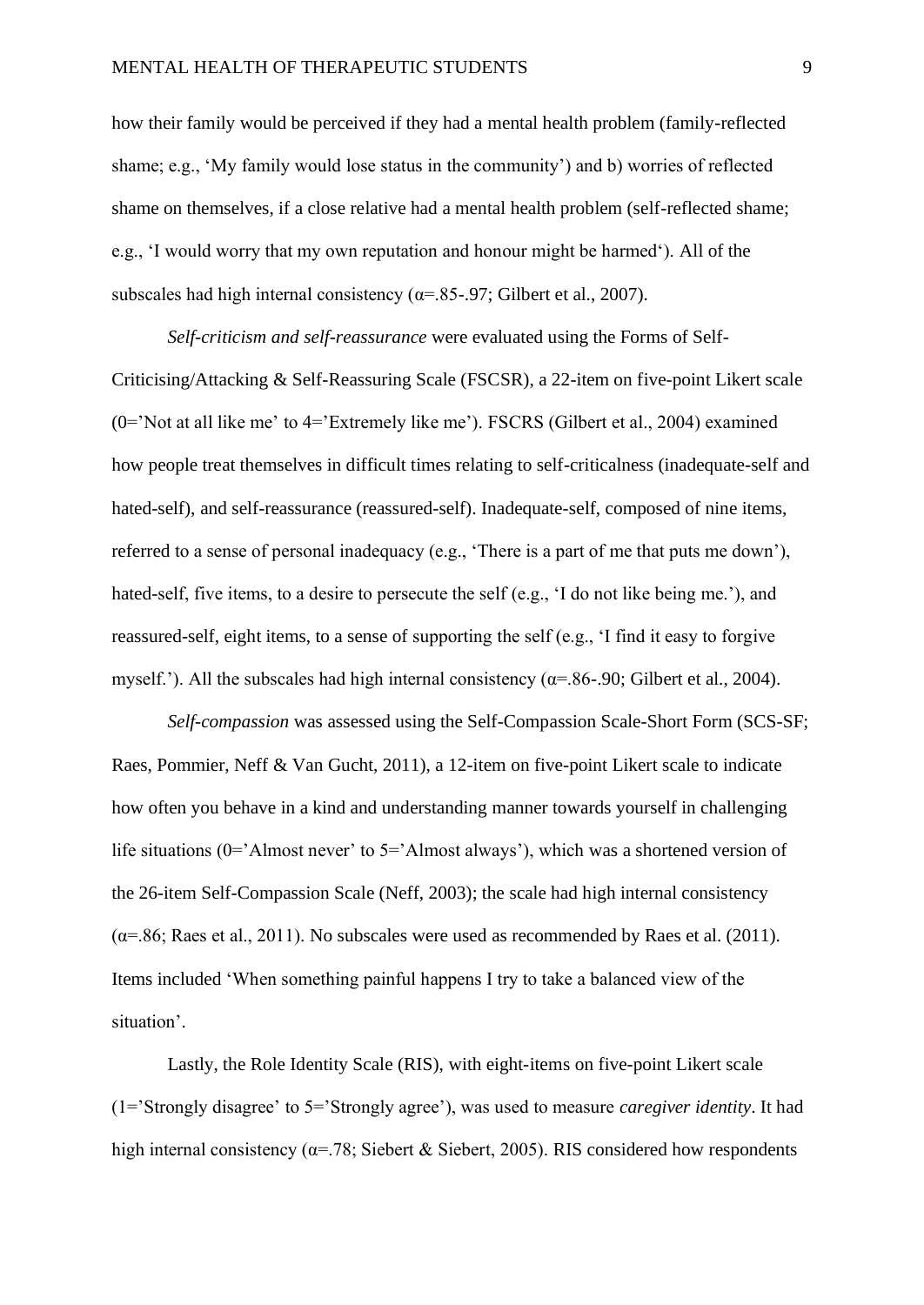view themselves as a caregiver, and how they perceive others view themselves as a caregiver (Siebert & Siebert, 2005); items included 'It is difficult to tell friends or family that I cannot help them with a problem'. There were no subscales in RIS.

#### *Procedure*

Participants were recruited using opportunity sampling via programme tutors' announcements. Paper-based survey was distributed in the class. Students who were on a study break were excluded from the study. No participation incentives were awarded.

After consenting to participate in the study, participants received the scales along with questions about gender and age, followed by the debrief. Information about available mental health services, inside and outside the university, was provided, ensuring that any distressing issues raised by participating in the study, might be treated in a sensitive manner. Ethics approval was obtained from the University Research Ethics Committee.

The collected data were, first, screened for the outliers and assumptions of parametric tests. Second, Pearson's correlation analyses were conducted to calculate relationships among mental health, attitude, self-criticism, self-reassurance, self-compassion and caregiver identity. Although we acknowledged that multiple correlations were calculated, we did not apply the Bonferroni correction: rather we indicated significant correlations at  $p<0.05$ , 0.01, and 0.001. Third, stepwise multiple regression analysis was conducted to identify independent predictors of mental health. SPSS version 25 was used for correlation and regression analyses.

#### **Results**

#### *Demographic Information*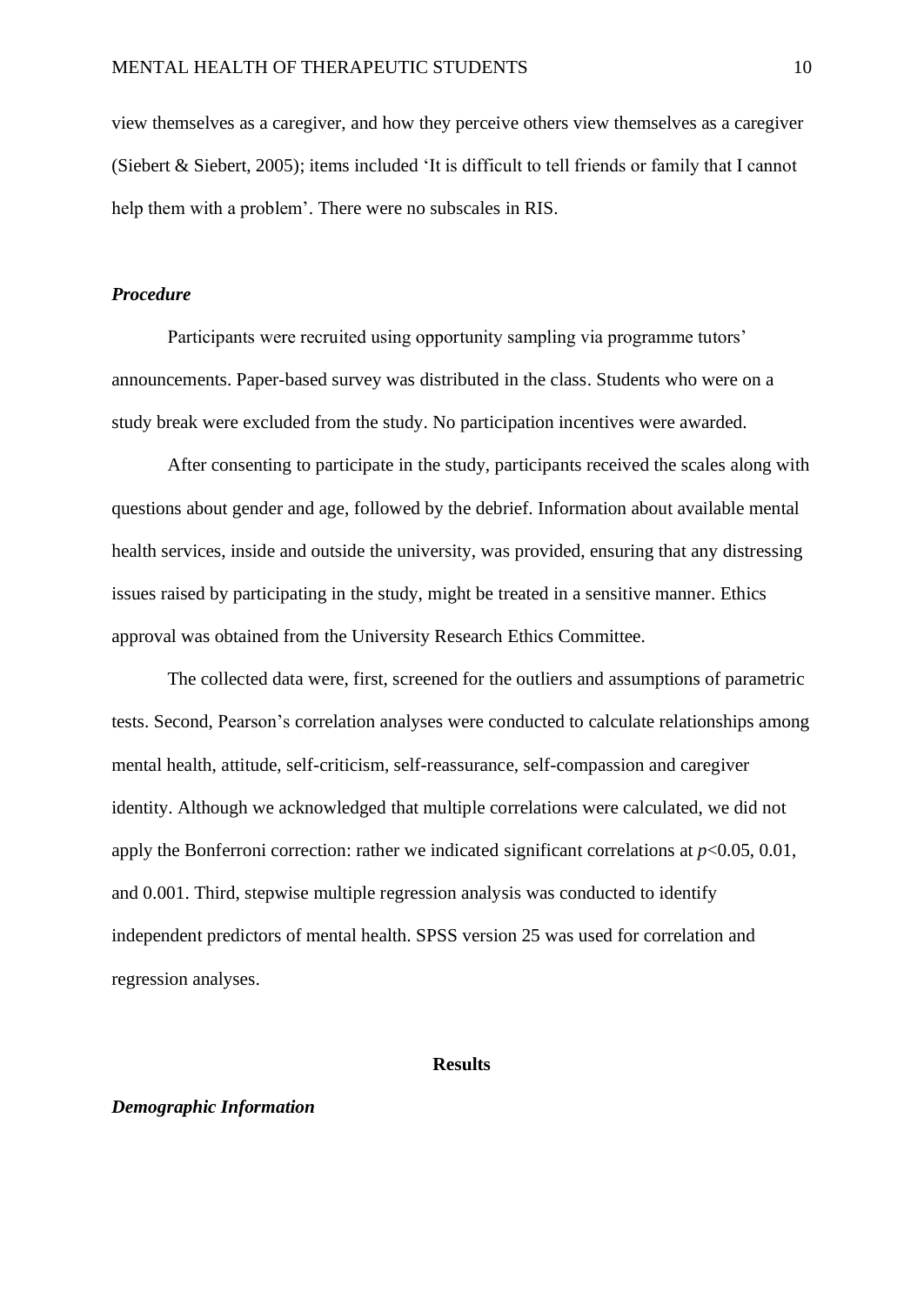One hundred forty-five therapeutic students of 166 (87.3%) full-time students (15 males and 130 females; 133 undergraduates and 12 postgraduates; age mean=26.80, standard deviation=8.64, range=17-52 years old; 131 British [90.3%], 7 other European [4.8%], 4 Asian [2.8%], 2 African [1.4%], and 1 North American [0.7%]) completed the self-report measures about mental health, attitudes, self-criticism/self-reassurance, self-compassion, and caregiver identity. The gender balance of our sample (10% male) was similar to occupational therapists and counsellors (Brown, 2017; Grant, Robinson & Muir, 2004), suggesting good representativeness.

#### *Descriptive Statistics*

Six scores in the family attitudes, and eight scores in the family external shame subscales were winsorised (amending outliers closer to the upper/lower limit; Tukey, 1962) as identified as outliers, using the outlier labelling rule (Hoaglin & Iglewicz, 1987). Internal consistencies for all of the scales and subscales were high ( $\alpha \geq .84$ ).

[Insert Table 1 about here]

#### *Relationships Between Mental Health and the Other Variables (H1)*

Because many of the subscales and scales were not normally distributed as assessed by Shapiro-Wilk's test (*p*<.05), all of the subscales and scales were square-root-transformed to satisfy the assumption of normality. Pearson's correlations were used to examine relationships between mental health, attitude, self-criticism, self-reassurance, self-compassion and caregiver identity (Table 2).

#### [Insert Table 2 about here]

As presented in Table 2, mental health problems were positively associated with family attitudes, family and community external shame, internal shame, and family-reflected shame,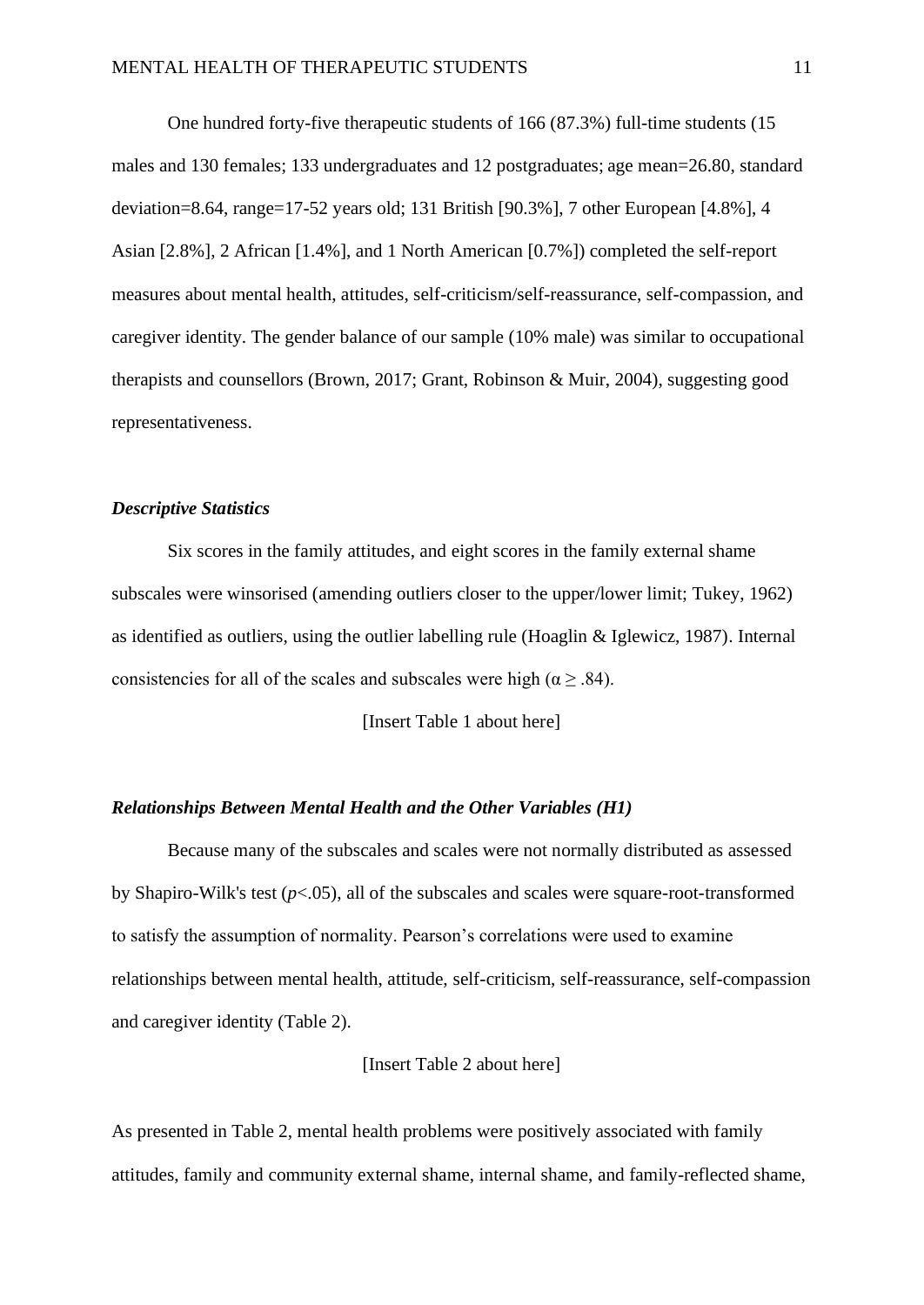and inadequate- and hated-self (not with community attitudes and self-reflected shame), while negatively associated with reassured-self and self-compassion: particularly stronger correlations (*p*<0.001) with internal shame, family-reflected shame, inadequate-self, hatedself, reassured-self, and self-compassion. Caregiver identity was not associated with mental health problems; it was only associated negatively with community attitudes and selfcompassion.

#### *Predicting Mental Health Problems*

Stepwise multiple regression analysis was conducted (Table 3) to explore the relative contribution of the subscales in the mental health attitudes scale (Attitudes Towards Mental Health Problems; subscales = Community Attitudes, Family Attitudes, Community External Shame, Family External Shame, Internal Shame, Family-Reflected Shame, and Self-Reflected Shame) and the self-criticism/self-reassurance scale (Forms of Self-Criticising/Attacking & Self-Reassuring Scale; subscales = Inadequate-Self, Hated-Self, and Reassured-Self), and the total score of the Self-Compassion Scale (predictor variables) to mental health problems (Depression, Anxiety and Stress Scale 21; outcome variable). Gender and age were entered first to statistically adjust for their effects (step one), then all the other predictor variables (mental health attitudes, self-criticism, self-reassurance, and selfcompassion) were entered (step two). Because of the many predictor variables (*n*=11), the adjusted coefficient of determination (Adjusted R2) was reported. Multicollinearity was not a concern (all the VIF values  $\leq 10$ ).

#### [Insert Table 3 about here]

In total, the predictor variables (mental health attitudes, self-criticism, self-reassurance, and self-compassion) predicted 53% of the variance in mental health problems, indicating a large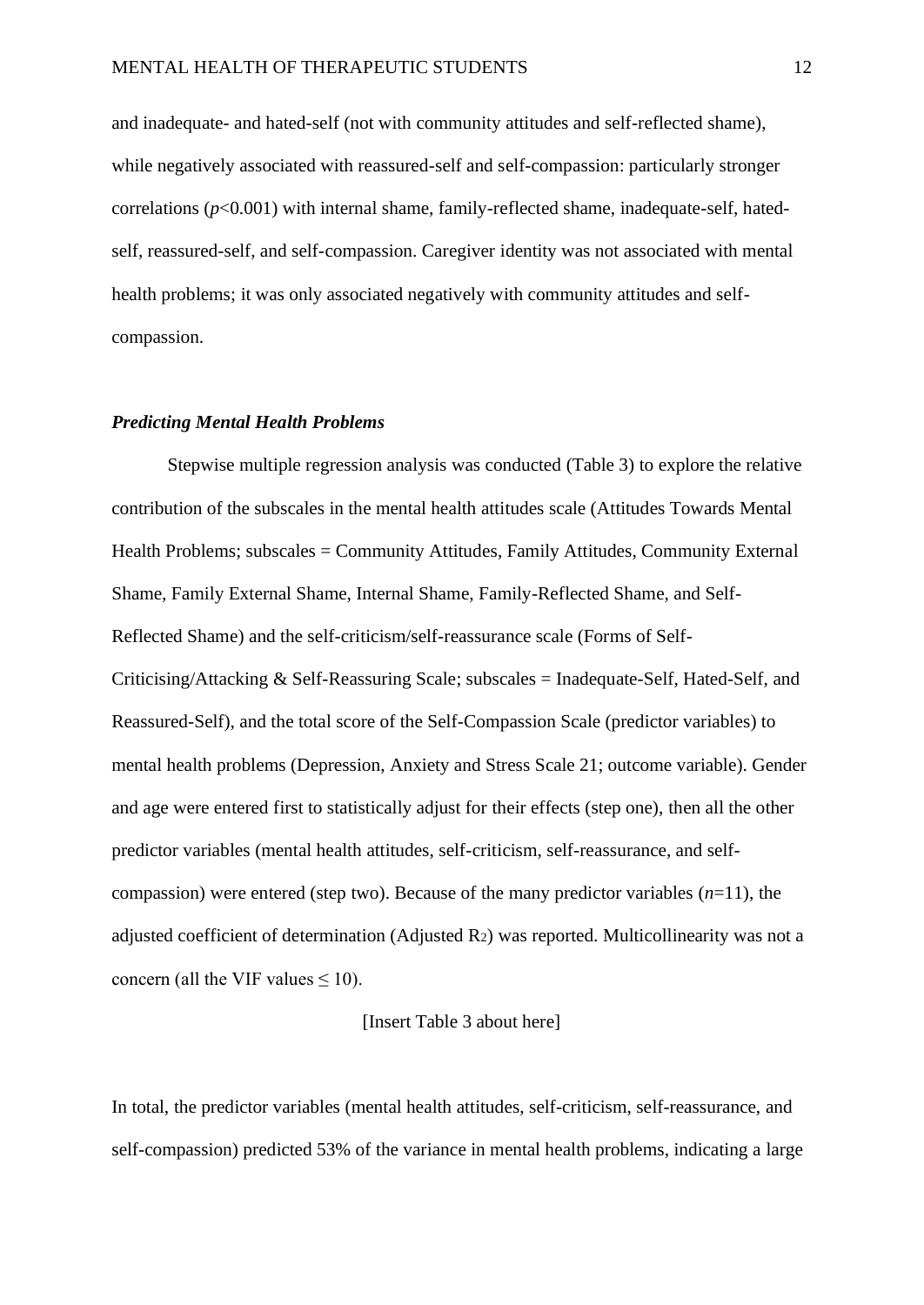effect size (Cohen, 1988), after adjustment for gender and age, with internal shame, inadequate-self, and hated-self as significant positive predictors. Reassured-self and selfcompassion did not predict the variance in mental health problems.

#### **Discussion**

This study aimed to explore the mental health of university students studying counselling or occupational therapy. Our analyses revealed that mental health was associated with mental health attitudes, self-criticism, self-reassurance, and self-compassion. Further, mental health attitudes, self-criticism, self-reassurance, and self-compassion predicted 53% of variance in mental health problems; internal shame and self-criticism were identified as predictors of mental health problems.

Mental health was associated with attitudes, self-criticism, self-reassurance, and selfcompassion, while it was not related to caregiver identity. The significant correlations among mental health, attitudes, self-criticism, self-reassurance, and self-compassion were consistent with previous findings (Kotera et al., 2018b, 2018c, 2019; Stallman et al., 2018); mentally distressed students tend to have negative attitudes towards mental health and fail to treat themselves in an understanding manner. This may highlight the importance of mental health education and self-care in this student group. For example, educating students that mental health problems could happen to anybody and that having those problems does not mean they have failed to be a caring professional, can alleviate their negative attitudes towards mental health problems (Watson et al., 2017). Equally, as emphasised in the ethical framework of the British Association for Counselling and Psychotherapy (2018), self-care education and training can benefit therapeutic students' mental health firmly. Self-care training (three to six hours) was effective for Norwegian occupational therapy students' wellbeing, and the positive effects were maintained at three- and ten-month follow-ups (Shwank, Carstensen,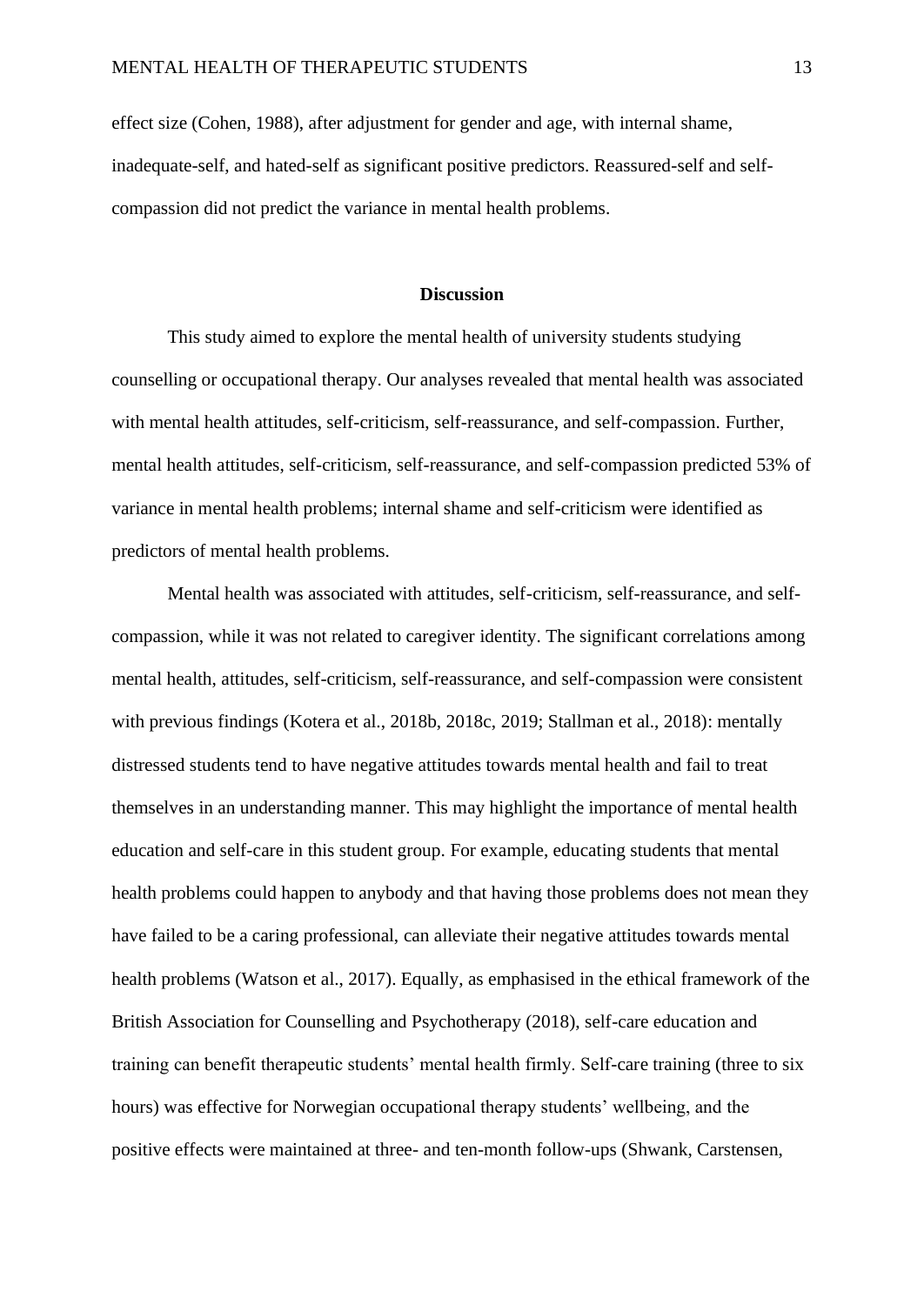Yazdani & Bonsaksen, 2018). Reflective practice - revisiting their experience, actions, and impacts to gain understanding of self (Boud, Keogh & Walker, 1985) - was recommended to healthcare students to identify their needs for help (in practice, academic work, and personal life) and to engage in positive wellbeing behaviours (Gold, Johnson, Leydon, Rohrbaugh & Wilkins, 2015; Mann, Gordon & Macleod, 2007). Given that the sources of UK students' stress are diverse (e.g., academic pressure, financial issues, social life, employment; Brzezinski, Millar & Tracey, 2018), such reflective practice from a holistic view would be helpful. Moreover, improving their social support through study groups or workshops may be also useful, as it can counter loneliness and lead to better self-care (Stallman et al., 2018). Future research should explore the effects of these exercises on therapeutic students' self-care and mental health knowledge, aiming to cultivate their self-compassion, reduce self-criticism, and improve their mental health attitudes, which may result in better mental health.

Contrary to our hypothesis, caregiver identity was not associated with mental health; it was only associated negatively with community attitudes and self-compassion. While recent kindness studies reported that offering care to others reduced the mental distress of the givers (Hamilton, 2017), correlations between caregiver identity and mental health problems were not observed in our sample of therapeutic students. Negative relationships of caregiver identity with community attitudes and self-compassion may suggest that students who had strong caregiver identity tended to believe that their peers see mental health more positively (negative community attitudes), whereas be less understanding of their own inadequacies (low self-compassion). In other words, strong caregiver identity was related to two contrasting views: while caregiving students saw others positively, they saw themselves negatively. This may imply low self-esteem, which can stop people receiving care, as students with low self-esteem do not believe they are worthy of receiving care (Marigold, Cavallo, Holmes & Wood, 2014). Self-esteem and self-compassion are often discussed as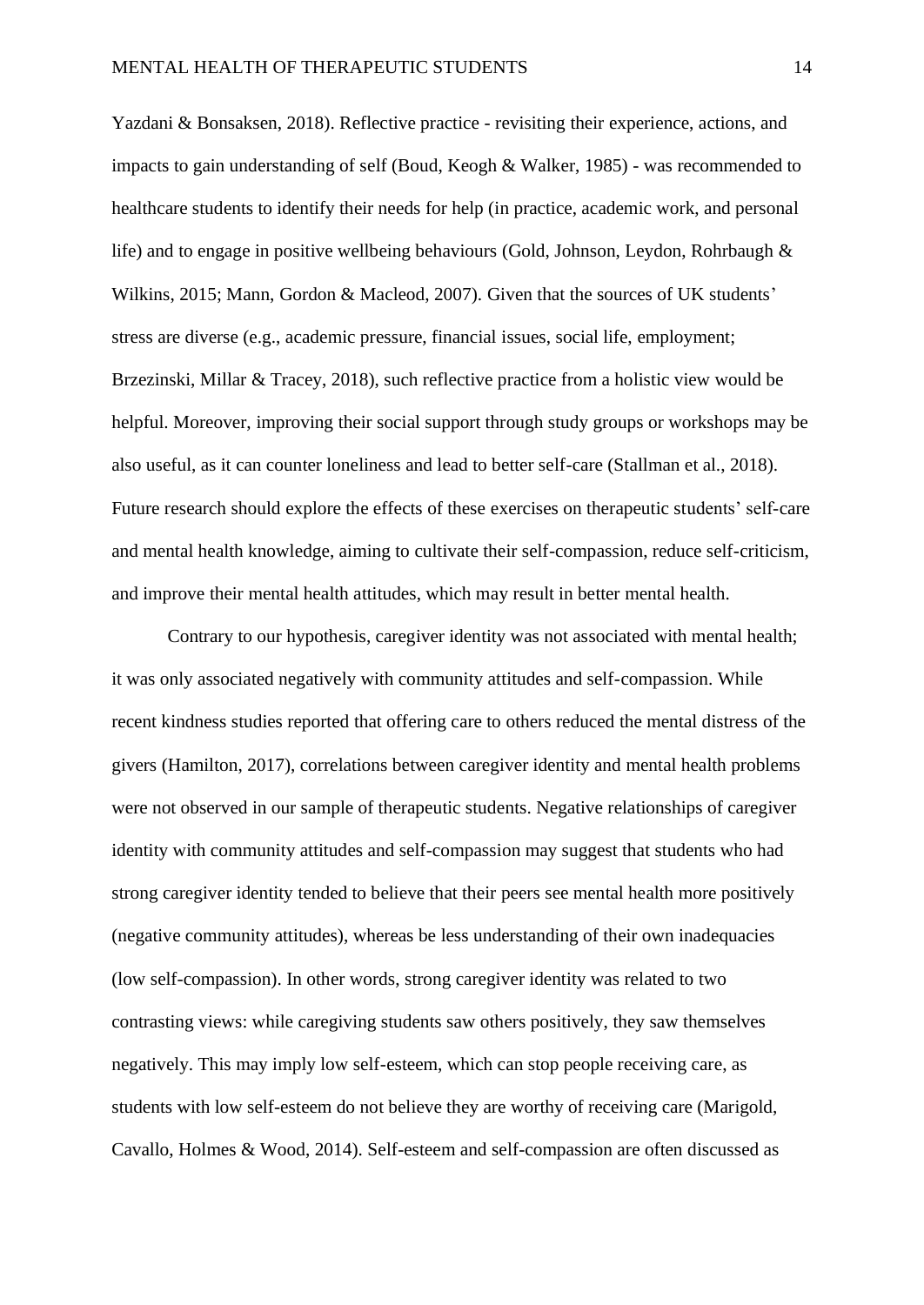conflicting constructs (Neff, 2003): while self-esteem is based on difference among others (acceptance is given from a comparison where one is above others), self-compassion is based on the sameness with others (believing that one is intrinsically worthy of acceptance) (Stephenson, Watson, Chen & Morris, 2018). Regardless of their strong correlation (*r*=.58, *p*<.001), self-compassion predicted self-worth whereas self-esteem did not (Stephenson et al., 2018). Again, this may implicate the importance of introducing and practicing selfcompassion in therapeutic students. Indeed, giving care to others is essential in their career (BACP, 2018); however, being able to notice their own mental health, and accepting compassion for oneself may be equally important, as our results indicate. Future research should explore effective self-compassion interventions for this student group.

Lastly, self-criticism and internal shame were significant predictors of mental health problems in therapeutic students. Similar relationships were found in UK social workers too (Kotera et al., 2018b), suggesting that these occupation-oriented students may be frequently comparing themselves against their professional standards, as they have to satisfy them to become a therapist. Therefore, they may tend to focus on what they are lacking as opposed to what they possess, a strength-based approach identifying individual's strengths and how to develop them (Cross & Cheyne, 2018). This may explain the strong predictions of selfcriticism and internal shame on mental health. It is ironic that the Care Act 2014 recommends the strengths-based approaches for patients, encouraging carers to support patients' strengths and capabilities, while caring trainees may be mentally distressed for their shortcomings when comparing themselves against the standards. What may be useful to therapeutic students is awareness that having a mental health problem does not mean they have failed as a caregiver (even a professional therapist can suffer from it) and that coping with and resilience against mental distress can be nurtured (i.e., it is not an inherent fixed quality). For example, inter-professional conferences would be useful, where students are able to discuss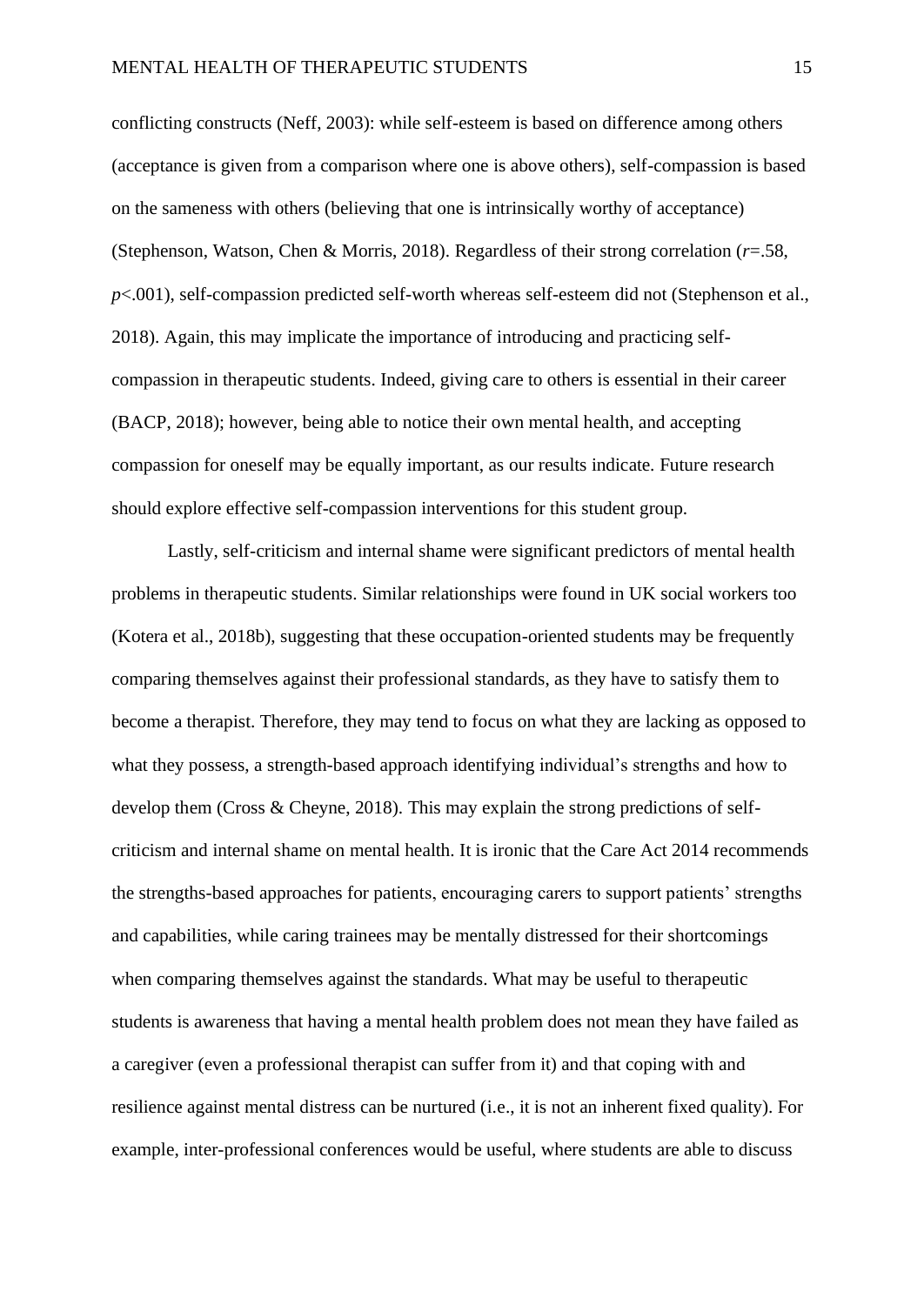professional matters with other professionals. The researchers of this study have been involved in those conferences and attending students have reported that finding out that even professional therapists can suffer from mental distress would alleviate their self-criticism and shame for feeling stressed (Kotera et al., 2018b). These events, facilitating conversations among different levels of practitioners, should be implemented so that trainees can have a more realistic image of how professionals should be, rather than the perfect image the professional standards can portray. Likewise, accurate understanding of mental health is needed from educators and students. For instance, the words 'emotional resilience' have been used widely, and sometimes incorrectly which can cause students to self-doubt (Gask, 2015). Emotional resilience needs to be considered holistically and, again, it is a quality that can be nurtured (McAllister & Lowe, 2011). However, many students and educators see it as a fixed quality, thus one either has it or not. In conclusion, accurate knowledge of mental health needs to be taught to students in order to support their mental health.

Several limitations to this study need to be noted. First, although our participating sample was large and representative of those recruited and professionals (Brown, 2017; Grant et al., 2004), opportunity sampling restricted the sample to those studying at a single university. For example, recruiting from multiple universities would increase generalisability of our findings. Second, social desirability bias might have been present, as self-report measures were used to explore emotions, such as shame, which are prone to such bias. Thirdly, while our findings offer useful insights to therapeutic students' mental health, the causal direction of these effects has not been explored. Longitudinal data would help determine the temporal patterning of the identified relationships and to help develop interventions. Finally, this study did not explore any qualitative data: such data would give more comprehensive understanding of mental health of therapeutic students (e.g., how 'shame' was experienced or how 'self' existed in their caregiver identity).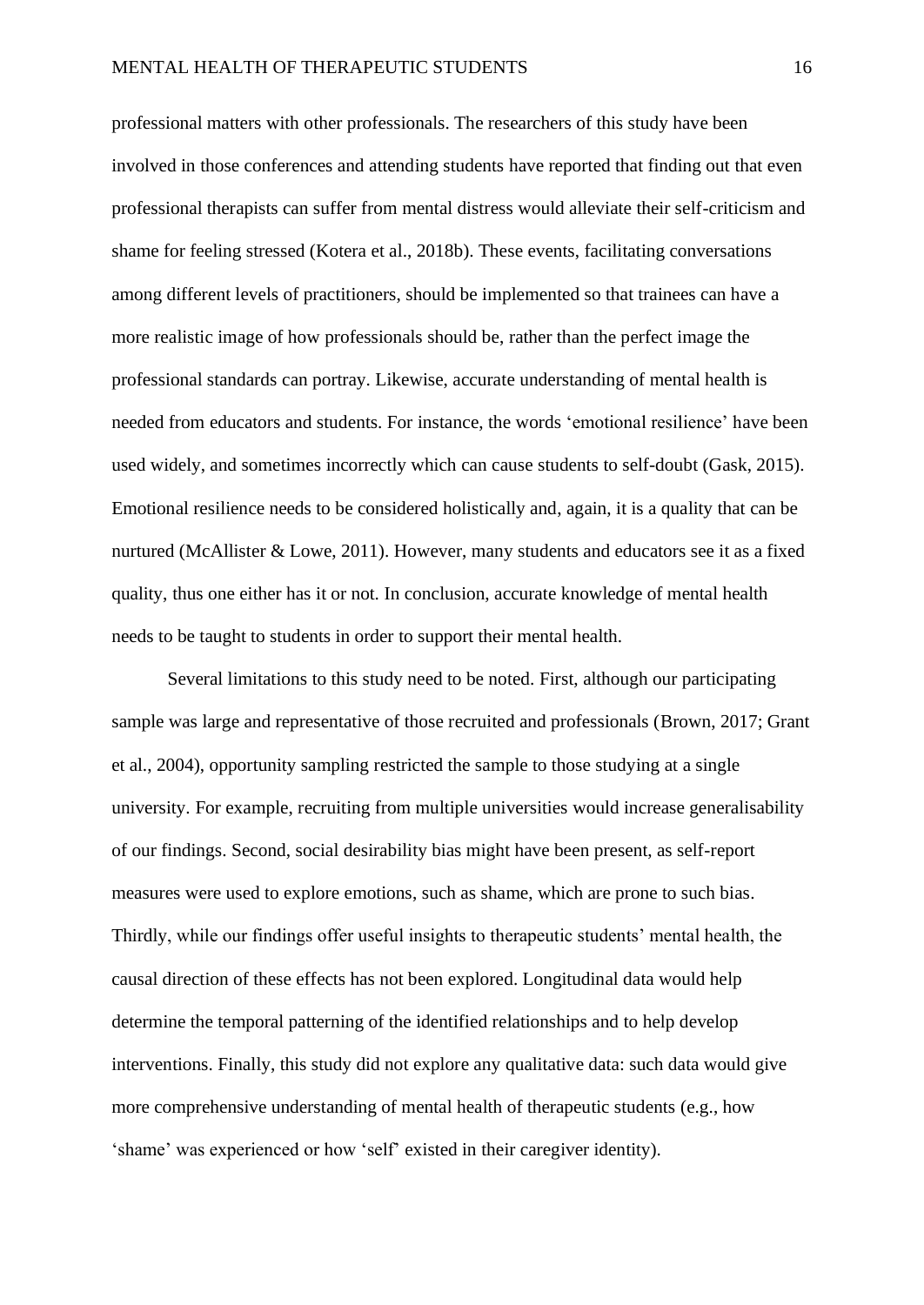As the awareness of mental health has increased, more UK students have been enrolled to therapeutic subjects, aiming to help with people's mental health. This study elucidated associations between their mental health and mental health attitudes, self-criticism, and self-reassurance, self-compassion. Self-criticism and internal shame were identified as strong predictors of mental health. Accordingly, our findings should inform educators, researchers, and students to focus on self-criticism and shame as avenues for better mental health and mark them as targets for challenging mental health.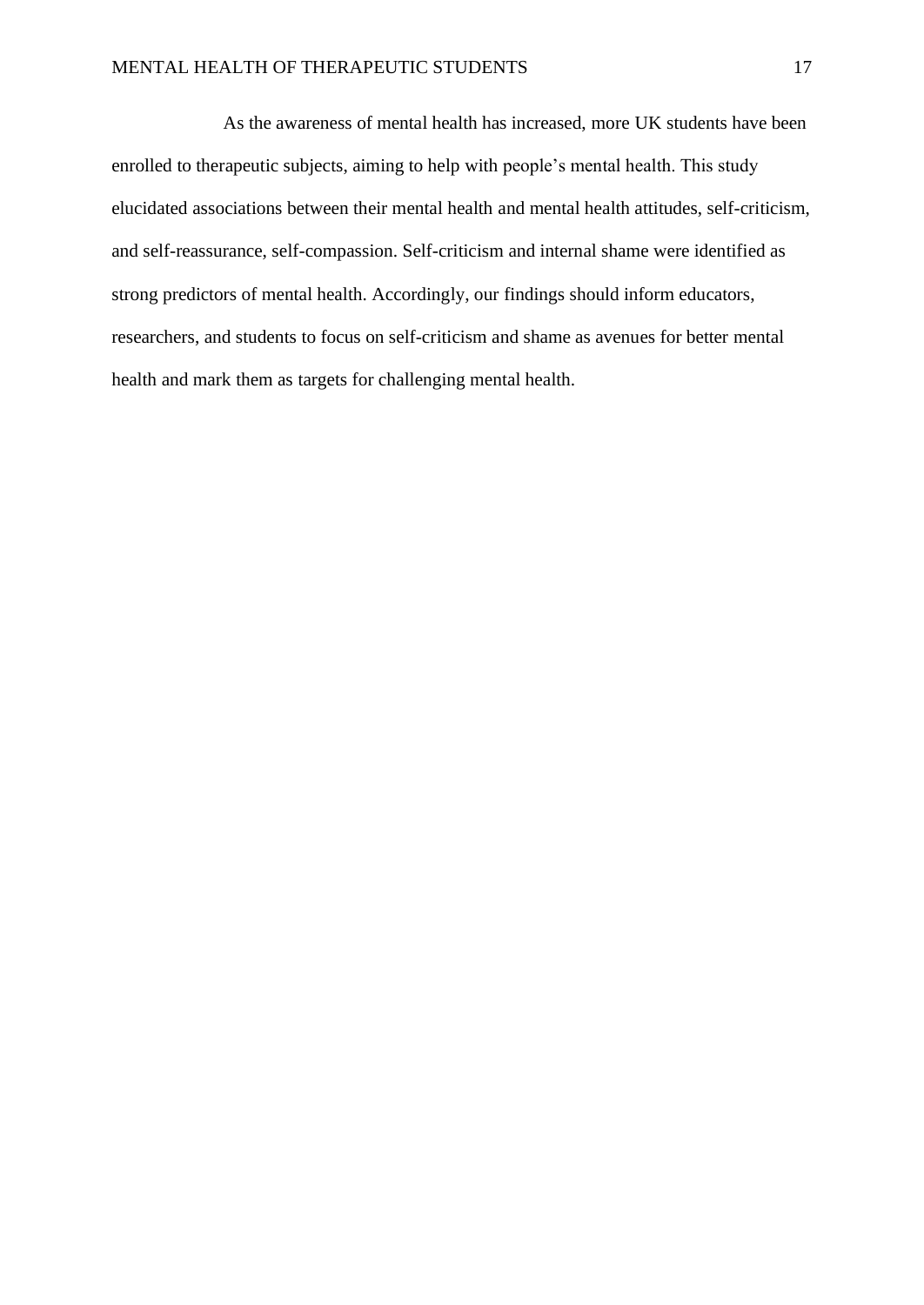#### References

Antony, M., Bieling, P., Cox, B., Enns, M. & Swinson, R. (1998). Psychometric properties of the 42-item and 21-item versions of the Depression Anxiety Stress Scales in clinical groups and a community sample. *Psychological Assessment*, *10*(2), 176–181. doi: 10.1037/1040- 3590.10.2.176

Association of Graduate Careers Advisory Services. (2017). *Occupational Therapy*. Retrieved from https://www.prospects.ac.uk/careers-advice/what-can-i-do-with-mydegree/occupational-therapy

Batik, M. (2018). An investigation of changes in counselor trainees' attitudes towards individuals with special needs at the end of undergraduate education. *Yaşam Becerileri Psikoloji Dergisi*, *2*(3), 27–36.

Beaumont, E., & Hollins Martin, C.J. (2016). A proposal to support student therapists to develop compassion for self and others through Compassionate Mind Training. *The Arts in Psychotherapy*, *50*, 111–118. doi: 10.1016/j.aip.2016.06.005

Beck, A.T., Rush, A.J., Shaw, B.F., & Emery, G. (1979). *Cognitive therapy of depression*. New York, NY: Guilford.

Boellinghaus, I., Jones, F.W., & Hutton, J. (2013). Cultivating self-care and compassion in psychological therapists in training: The experience of practicing loving-kindness meditation. *Training and Education in Professional Psychology*, *7*(4), 267–277. doi: 10.1037/a0033092

Boud, D., Keogh, R., & Walker, D. (1985). *Reflection, turning experience into learning*. Oxon: Routledge.

Braehler, C., Gumley, A., Harper, J., Wallace, S., Norrie, J. & Gilbert, P. (2013). Exploring change processes in compassion focused therapy in psychosis: Results of a feasibility randomized controlled trial. *British Journal of Clinical Psychology*, *52*(2), 199–214.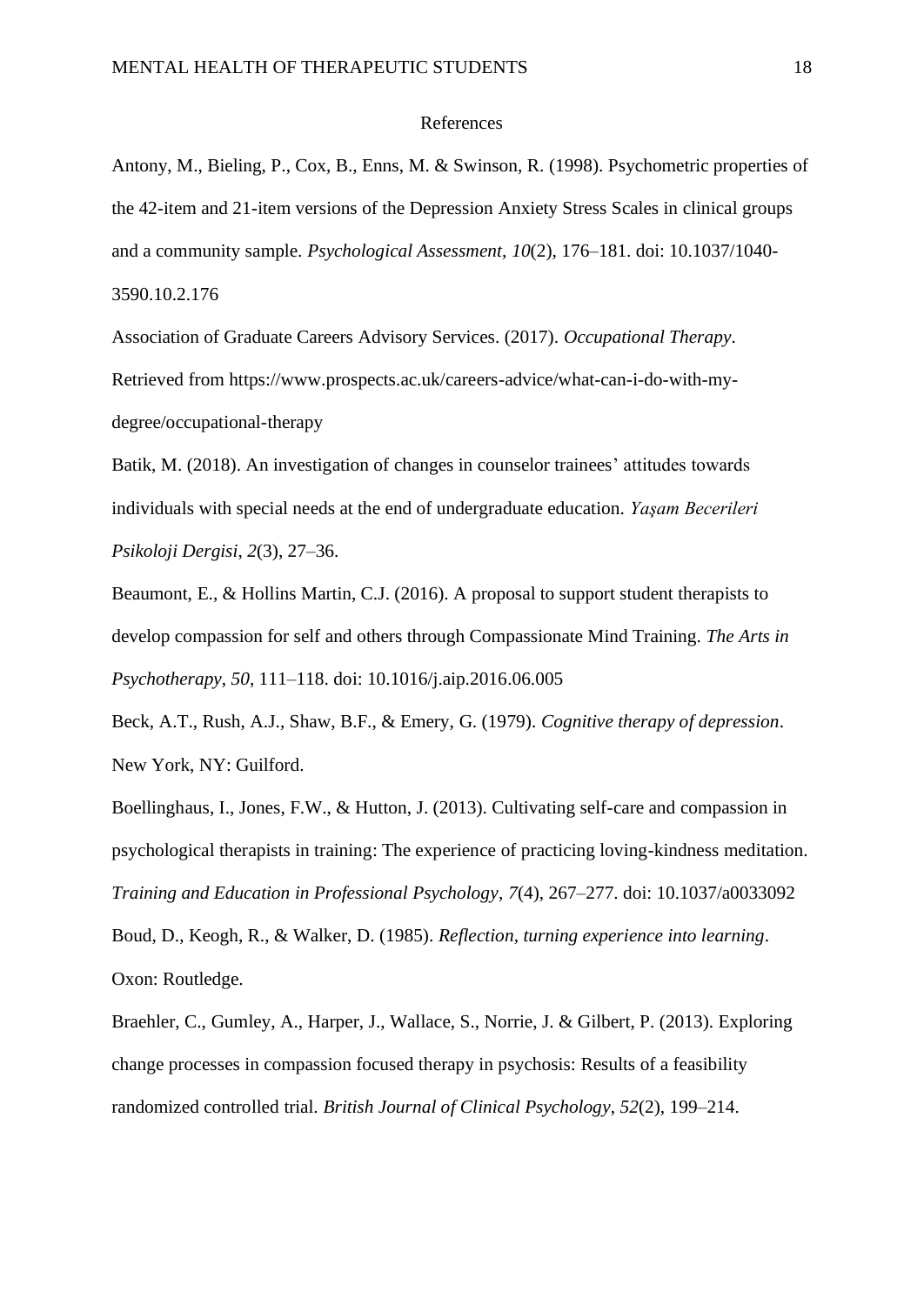British Association for Counselling and Psychotherapy. (2018). *BACP Ethical Framework for the Counselling Professions*. Retrieved from https://www.bacp.co.uk/events-andresources/ethics-and-standards/ethical-framework-for-the-counselling-professions/ Brooks, J., Holttum, S., & Lavender, A. (2002). Personality style, psychological adaptation

and expectations of trainee clinical psychologists. *Clinical Psychology & Psychotherapy*,

*9*(4), 253–270. doi: 10.1002/cpp.318

Brown, J.S.L. (2018). Student mental health: Some answers and more questions. *Journal of Mental Health*, *27*(3), 193–196. doi: 10.1080/09638237.2018.1470319

Brown, S. (2017). Is counselling women's work? Retrieved from

https://www.bacp.co.uk/bacp-journals/therapy-today/2017/march-2017/is-counsellingwomens-work/

Brzezinski, S., Millar, R., & Tracey, A. (2018). What do tertiary level students in the U.S.A. and Northern Ireland (UK) worry about? An exploratory study. *British Journal of Guidance & Counselling, 46*(4), 402-417. doi: 10.1080/03069885.2017.1286634

Cohen, J. (1988). *Statistical power analysis for the behavioral sciences*. Mahwah, NJ: Lawrence Erlbaum.

Complete University Guide. (2018). *Five reasons to study a Counselling degree*. Retrieved from https://www.thecompleteuniversityguide.co.uk/courses/counselling/five-reasons-tostudy-a-counselling-degree/

Cross, B., & Cheyne, H. (2018). Strength-based approaches: A realist evaluation of implementation in maternity services in Scotland. *Journal of Public Health*, *26*(4), 425–436. doi: 10.1007/s10389-017-0882-4

Cusick, A., Demattia, T., & Doyle, S. (1993). Occupational therapy in mental health: Factors influencing student practice preference. *Occupational Therapy in Mental Health, 12*(3), 33- 53. doi: 10.1300/J004v12n03\_02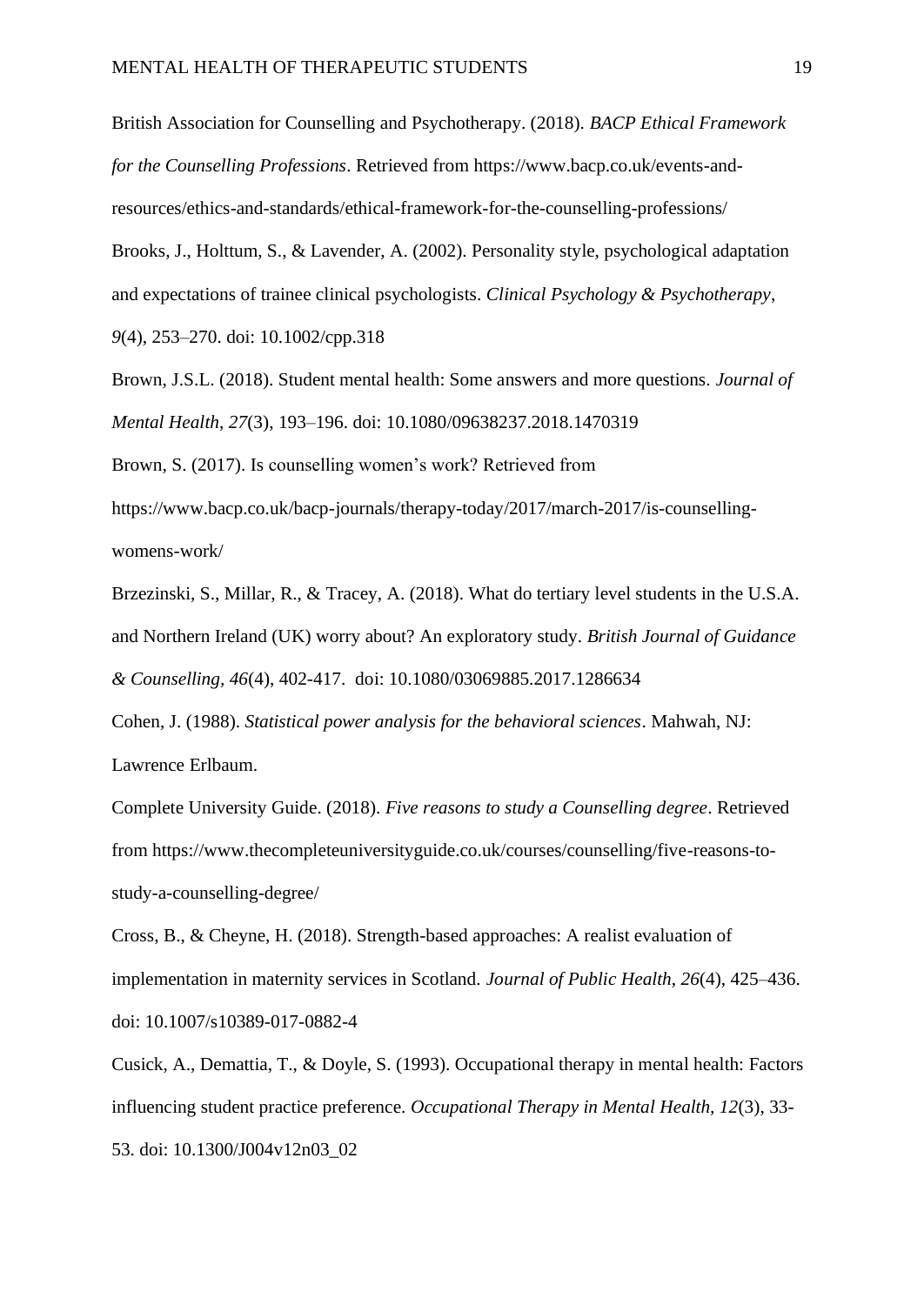Davis, J. (2008). Occupational therapy students' metaphors for helping. *American Journal of Occupational Therapy, 62*(2), 242–250.

Fox, C. (2016). A preliminary investigation into counselling student attitudes towards selfharming behaviour. *Counselling & Psychotherapy Research*, *16*(2), 119–122. doi:

10.1002/capr.12063

Freud, S. (1917). *Mourning and melancholia*. In J. Strachey (ed. & trans.) Completed psychological works, Vol. 14. London: Hogarth.

Gask, L. (2015). *The other side of silence: A psychiatrist's memoir of depression*. Chichester: Vie.

Gilbert, P., Clarke, M., Hempel, S., Miles, J. & Irons, C. (2004). Criticizing and reassuring oneself: An exploration of forms, styles and reasons in female students. *British Journal of Clinical Psychology*, *43*(1), 31–50. doi: 10.1348/014466504772812959

Gilbert, P. & Procter, S. (2006). Compassionate mind training for people with high shame and self-criticism: Overview and pilot study of a group therapy approach. *Clinical* 

*Psychology & Psychotherapy*, *13*(6), 353–379. doi: 10.1002/cpp.507

Gilbert, P., Bhundia, R., Mitra, R., McEwan, K., Irons, C. & Sanghera, J. (2007). Cultural differences in shame-focused attitudes towards mental health problems in Asian and non-Asian student women. *Mental Health, Religion & Culture*, *10*(2), 127–141. doi:

10.1080/13694670500415124

Gold, J.A., Johnson, B., Leydon, G., Rohrbaugh, R.M., & Wilkins, K.M. (2015). Mental health self-care in medical students: A comprehensive look at help-seeking. *Academic Psychiatry*, *39*(1), 37–46. doi: 10.1007/s40596-014-0202-z

Grant, V.J., Robinson, E., & Muir, P. (2004). Sex ratios in healthcare occupations: Population based study. *British Medical Journal*, *328*(7432), 141–142. doi: 10.1136/bmj.328.7432.141 Hamilton, D. (2017). *The five side effects of kindness.* London: Hay House.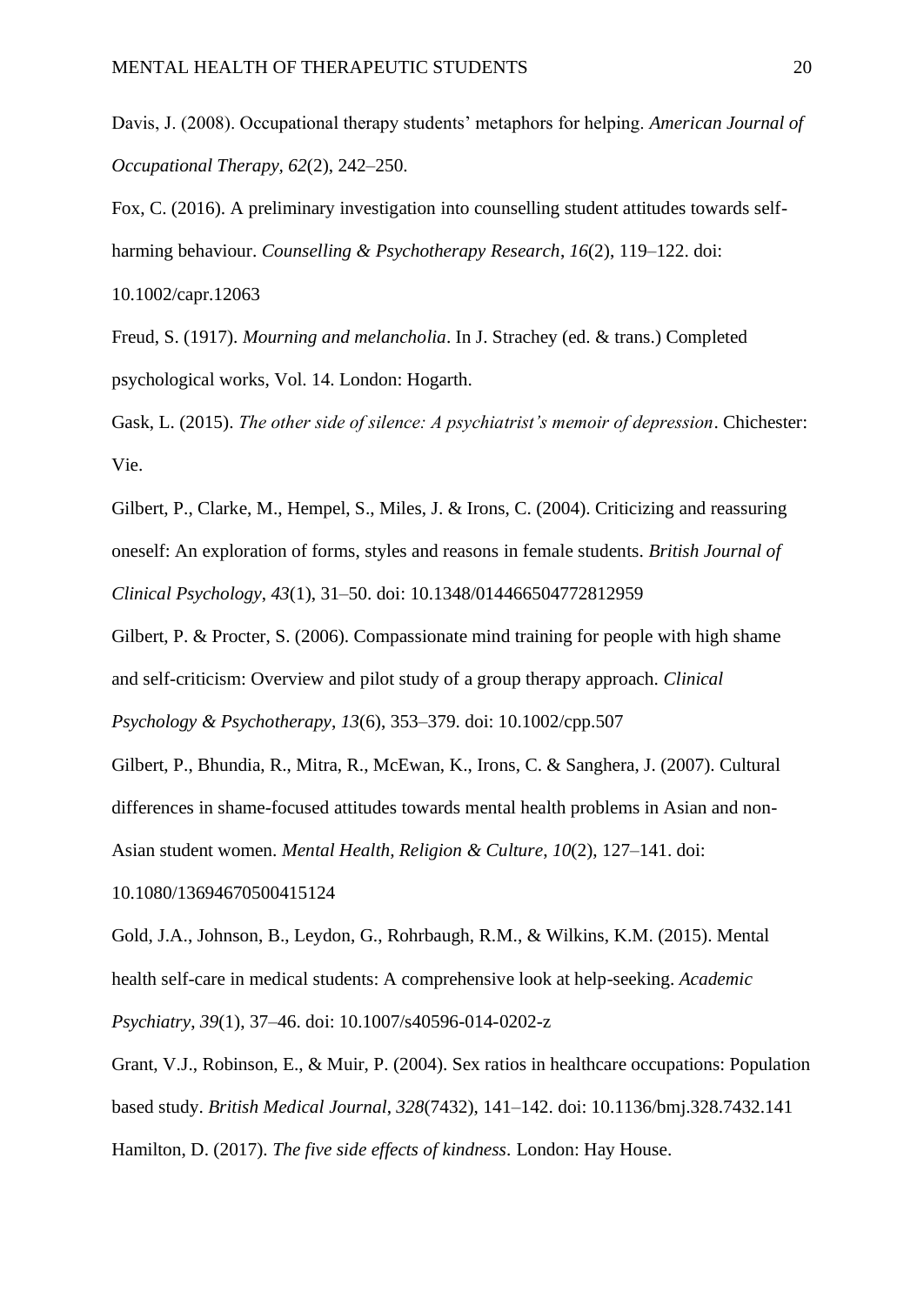Higher Education Statistics Agency. (2017). *Data and Analysis*. Retrieved from https://www.hesa.ac.uk/data-and-analysis/students/courses

Hoaglin, D.C., & Iglewicz, B. (1987). Fine-tuning some resistant rules for outlier labeling. *Journal of the American Statistical Association*, *82*(400), 1147-1149. doi: 10.2307/2289392

Horton, G., Diaz, N., & Green, D. (2009). Mental health characteristics of social work students: Implications for social work education. *Social Work in Mental Health*, *7*(5), 458– 475. doi: 10.1080/15332980802467696.

Hugman, R. (2005). *New approaches in ethics for the caring professions*. London: Palgrave Macmillan.

Karaman, M., Nelson, K., & Cavazos Vela, J. (2018). The mediation effects of achievement motivation and locus of control between academic stress and life satisfaction in undergraduate students. *British Journal of Guidance & Counselling, 46*(4), 375-384. doi: 10.1080/03069885.2017.1346233

Kohut, H. (1971). *The analysis of the self*. New York, NY: International Universities. Kohut, H. (1977). *The restoration of the self*. New York, NY: International Universities. Kotera, Y., Gilbert, P., Asano, K., Ishimura, I., & Sheffield, D. (2018a). Self-criticism and self-reassurance as mediators between mental health attitudes and symptoms: Attitudes toward mental health problems in Japanese workers. *Asian Journal of Social Psychology*, doi: 10.1111/ajsp.12355.

Kotera, Y., Green, P., & Van Gordon, W. (2018b) Mental wellbeing of caring profession students: Relationship with caregiver identity, self-compassion, and intrinsic motivation. *Mindfulness and Compassion, 3*(2), 7-30.

Kotera, Y., Green, P., & Sheffield, D. (2018c) Mental health attitudes, self-criticism, compassion, and role identity among UK social work students. British Journal of Social Work. doi: 10.1093/bjsw/bcy072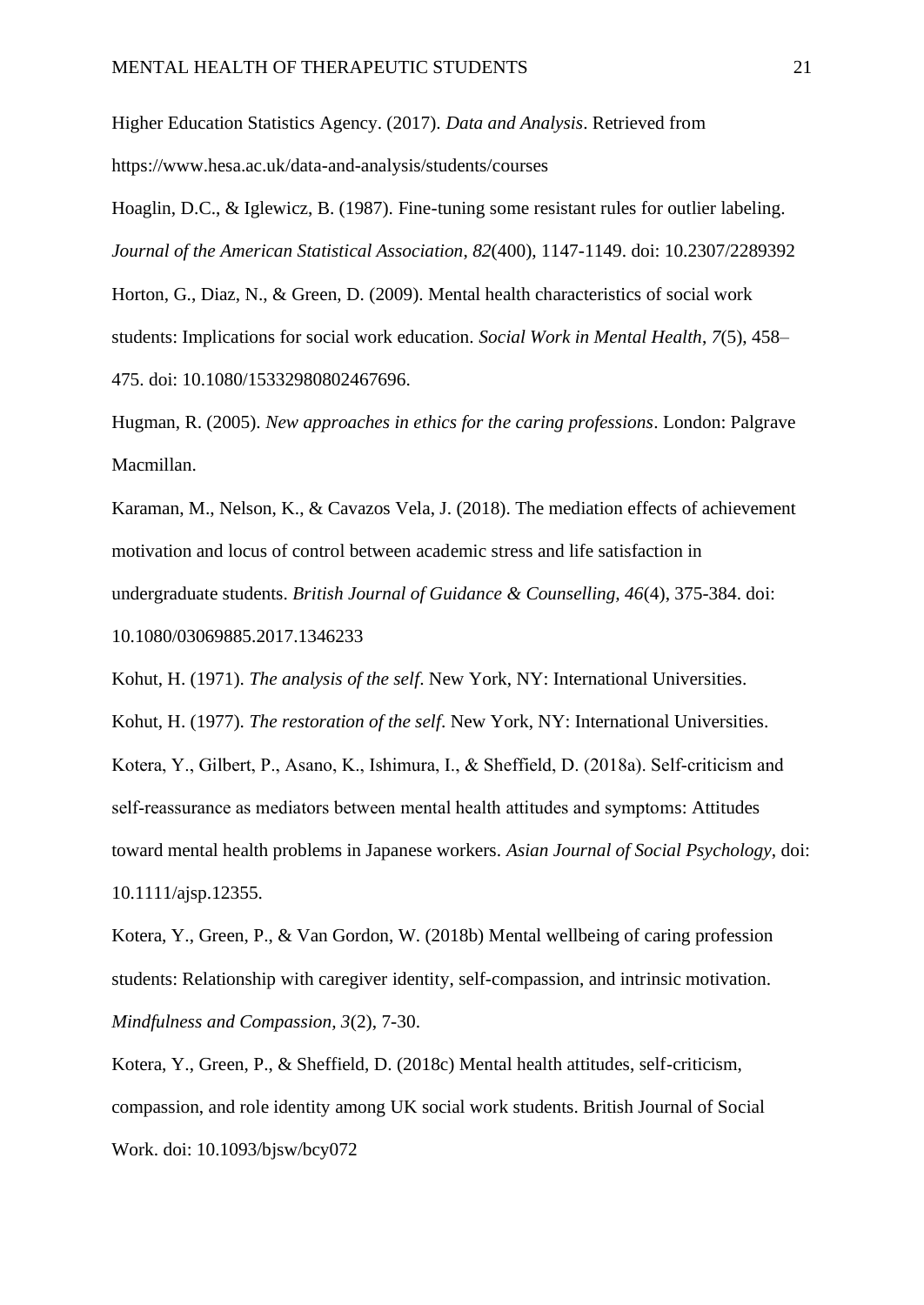Kotera, Y., Conway, E., & Van Gordon, W. (2019). Mental health of UK university business students: Relationship with shame, motivation and self-compassion. *Journal of Education for Business*, *94*(1), 11–20. doi: 10.1080/08832323.2018.1496898.

Kumari, N. (2011). Personal therapy as a mandatory requirement for counselling psychologists in training: A qualitative study of the impact of therapy on trainees' personal and professional development. *Counselling Psychology Quarterly*, *24*(3), 211–232. doi: 10.1080/09515070903335000

Lovibond, S. & Lovibond, P. (1995). *Manual for the depression anxiety stress scales*. Sydney: Psychology Foundation.

McAllister, M. & Lowe, J. (2011). *The resilient nurse: Empowering your practice*. New York, NY: Springer.

Mann, K., Gordon, J., & MacLeod, A. (2009). Reflection and reflective practice in health professions education: a systematic review. *Advances in Health Sciences Education*, *14*(4), 595–621. doi: 10.1007/s10459-007-9090-2

Marigold, D.C., Cavallo, J.V., Holmes, J.G., & Wood, J.V. (2014). You can't always give what you want: The challenge of providing social support to low self-esteem individuals. *Journal of Personality and Social Psychology*, *107*(1), 56–80. doi: 10.1037/a0036554

McCall, G. & Simmons, J. (1978). *Identities and interactions: An examination of human associations in everyday life*. New York, NY: Free.

McGhee, P. (2015). *What are the most popular degree courses?* Retrieved from http://www.bbc.co.uk/news/education-32230793

Ministry of Education, Culture, Sports, Science and Technology-Japan. (2015).

*Monbukagakusho toukei youran [Statistics from Ministry of Education, Culture, Sports,* 

*Science and Technology-Japan].* Retrieved from

http://www.mext.go.jp/b\_menu/toukei/002/002b/1356065.htm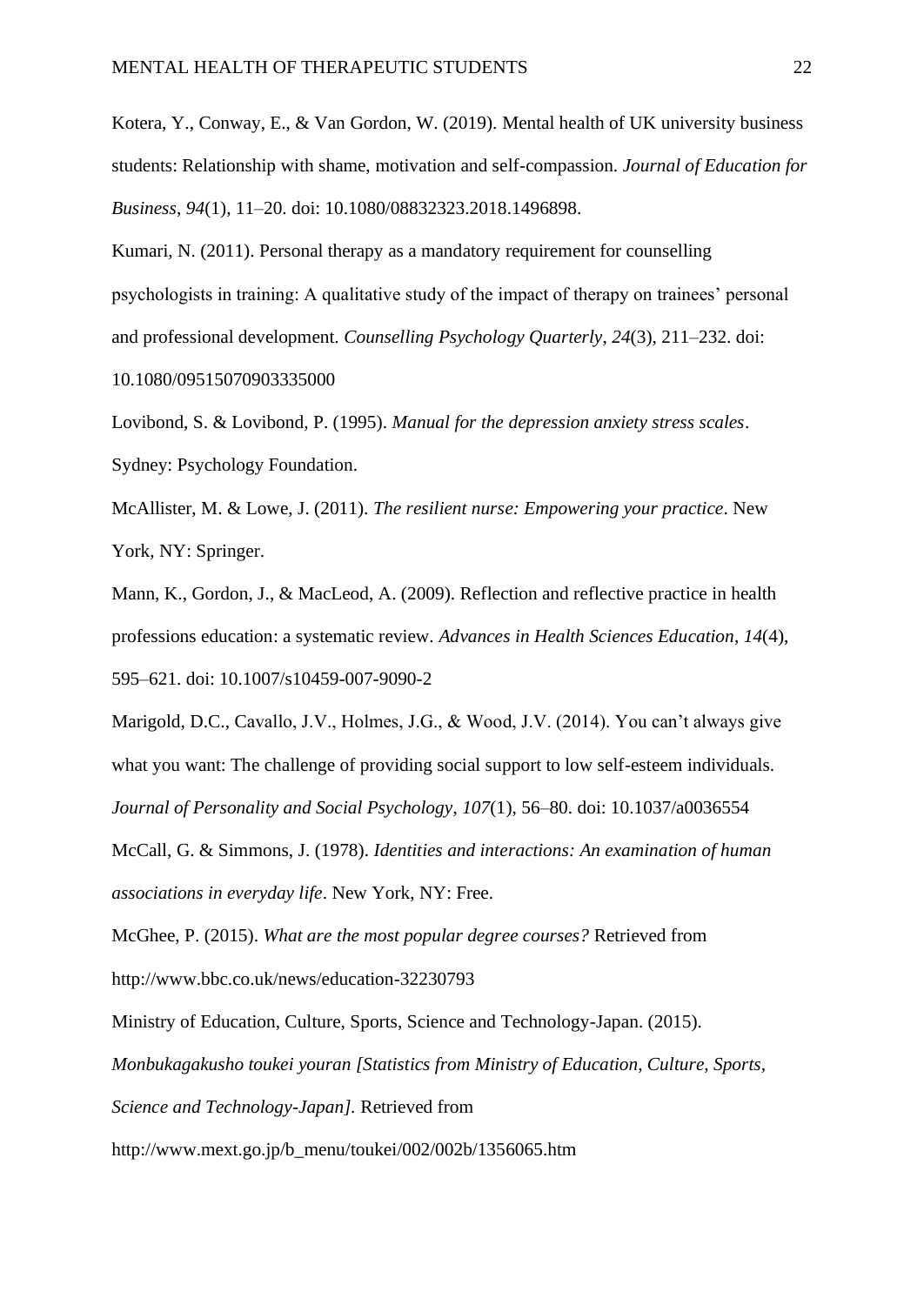National Center for Education Statistics. (2016). *Digest of Education Statistics: 2015*.

Retrieved from https://nces.ed.gov/programs/digest/d15/ch\_3.asp

Neff, K. (2003). The development and validation of a scale to measure self-compassion. *Self and Identity*, *2*(3), 223–250. doi: 10.1080/15298860309027

Nelson, J.R., Hall, B.S., Anderson, J.L., Birtles, C., & Hemming, L. (2018). Self–compassion as self-care: A simple and effective tool for counselor educators and counseling students. *Journal of Creativity in Mental Health*, *13*(1), 121–133. doi:

10.1080/15401383.2017.1328292

Por, J. (2005). A pilot data collecting exercise on stress and nursing students. *British Journal of Nursing*, *14*(22), 1180–1184. doi: 10.12968/bjon.2005.14.22.20169

Raes, F., Pommier, E., Neff, K.D., & Van Gucht, D. (2011). Construction and factorial validation of a short form of the Self-Compassion Scale. *Clinical Psychology & Psychotherapy*, *18*(3), 250–255. doi: 10.1002/cpp.702

Radden, J. (2000). *The nature of melancholy: From Aristotle to Kristeva*. New York, NY: Oxford University.

Schwank, K., Carstensen, T., Yazdani, F., & Bonsaksen, T. (2018). The course of selfefficacy for therapeutic use of self in Norwegian occupational therapy students: A 10-month follow-up study. *Occupational Therapy International*. doi: 10.1155/2018/2962747 Siebert, D. & Siebert, C. (2005). The caregiver role identity scale: A validation study. *Research on Social Work Practice*, *15*(3), 204–212. doi: 10.1177/1049731504272779 Stallman, H., Ohan, J. & Chiera, B. (2018). The role of social support, being present and selfkindness in university student well-being. *British Journal of Guidance & Counselling, 46*(4), 365-374. doi: 10.1080/03069885.2017.1343458

Statistics Netherlands. (2017). *Trends in the Netherlands 2017*. The Hague: Author.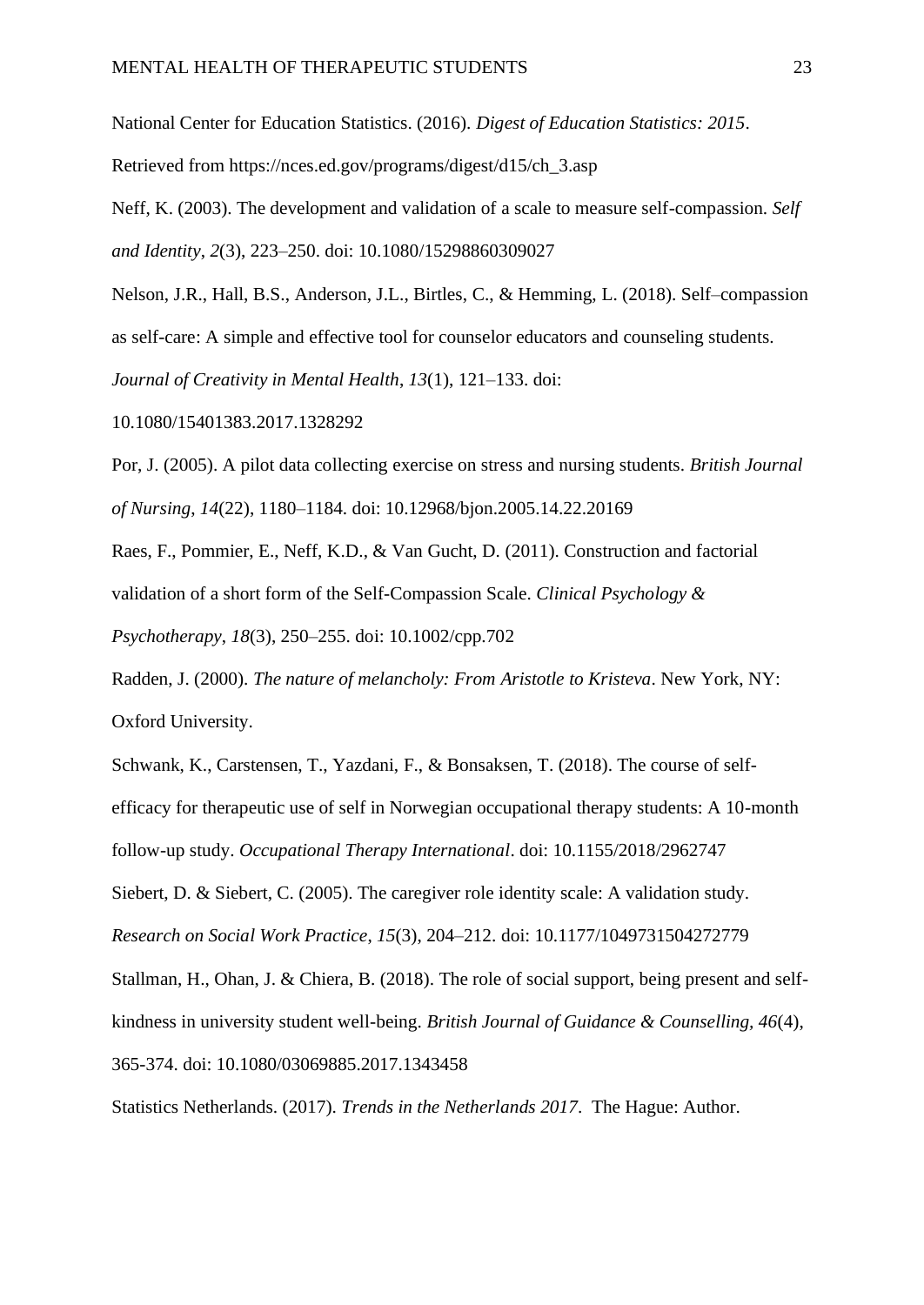Stephenson, E., Watson, P. J., Chen, Z. J., & Morris, R. J. (2018). Self-compassion, selfesteem, and irrational beliefs. *Current Psychology*, *37*(4), 809–815. doi: 10.1007/s12144- 017-9563-2

Trompetter, H., de Kleine, E. & Bohlmeijer, E. (2017). Why does positive mental health buffer against psychopathology? An exploratory study on self-compassion as a resilience mechanism and adaptive emotion regulation strategy. *Cognitive Therapy and Research*, *41*(3), 459–468. doi: 10.1007/s10608-016-9774-0

Tukey, J. W. (1962). The future of data analysis. *Annals of Mathematical Statistics*, *33*(1), 1– 67.

Watson, A., Fulambarker, A., Kondrat, D., Holley, L., Kranke, D., Wilkins, B., Stromwall, L. & Eack, S. (2017). Social work faculty and mental illness stigma. *Journal of Social Work Education, 53*(2), 174-186. doi: 10.1080/10437797.2016.1260506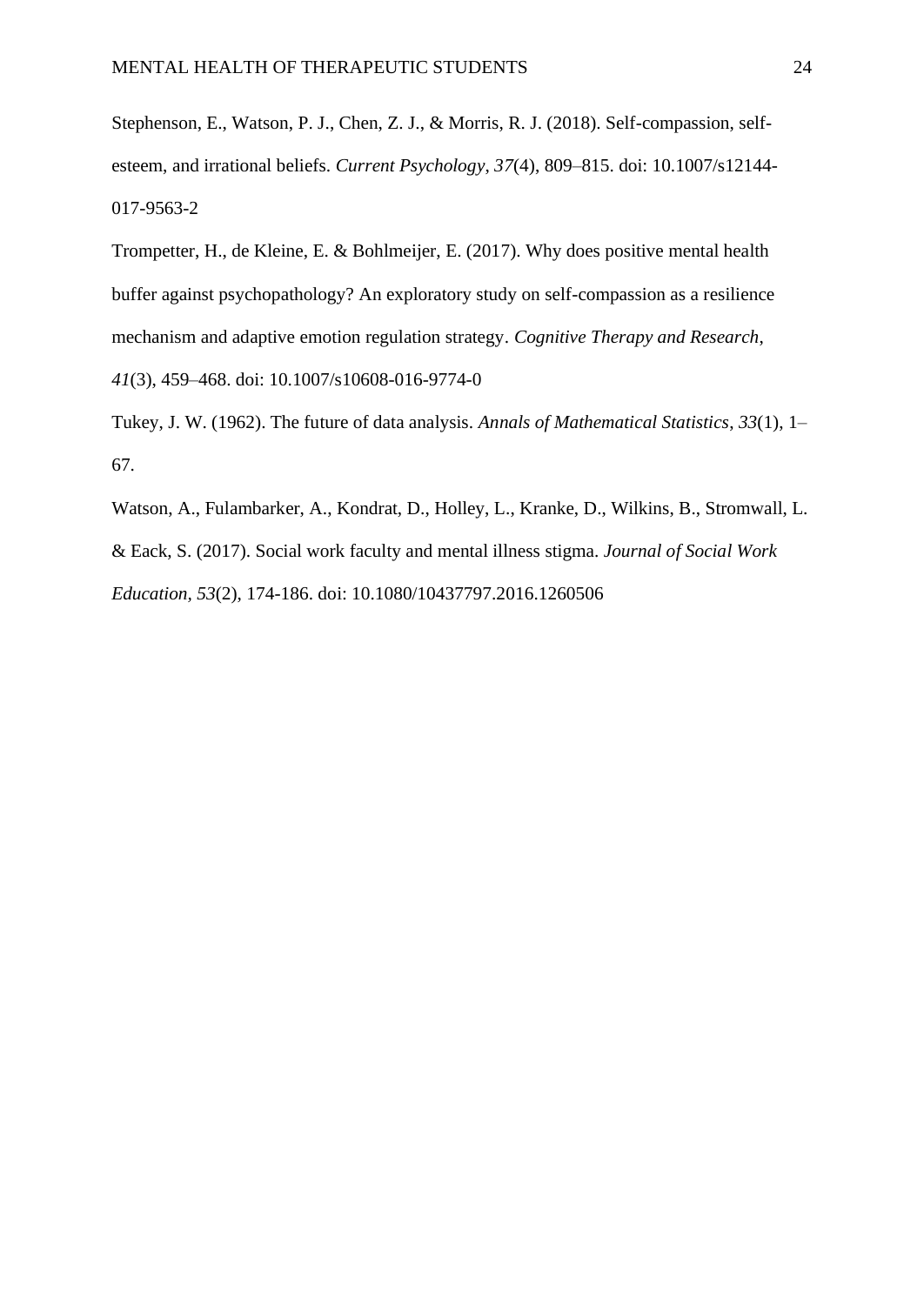| <b>Measured Constructs</b>               | <b>Scales</b>                                             | Mean                                     | Standard<br>Deviation | $\alpha$ |     |
|------------------------------------------|-----------------------------------------------------------|------------------------------------------|-----------------------|----------|-----|
| <b>Mental Health</b>                     | Depression Anxiety and<br><b>Stress Scale</b>             | Mental Health Problems (0-126)           | 39.92                 | 26.83    | .94 |
|                                          |                                                           | Community Attitudes (0-12)               | 3.63                  | 3.07     | .89 |
|                                          |                                                           | Family Attitudes (0-12)                  | 1.99                  | 2.92     | .93 |
| <b>Mental Health</b><br><b>Attitudes</b> | <b>Attitudes Towards Mental</b><br><b>Health Problems</b> | Community External Shame (0-15)          | 5.22                  | 4.54     | .95 |
|                                          |                                                           | Family External Shame (0-15)             | 2.14                  | 3.43     | .96 |
|                                          |                                                           | Internal Shame (0-15)                    | 7.51                  | 5.03     | .94 |
|                                          |                                                           | Family-Reflected Shame (0-21)            | 6.10                  | 5.30     | .88 |
|                                          |                                                           | Self-Reflected Shame (0-15)              | 2.91                  | 4.18     | .95 |
| Self-Criticism                           | Forms of Self-                                            | Inadequate-Self (0-36)                   | 18.46                 | 8.49     | .90 |
|                                          | Criticising/Attacking & Self-                             | Hated-Self (0-20)                        | 4.18                  | 4.88     | .87 |
| Self-Reassurance                         | <b>Reassuring Scale</b>                                   | Reassured-Self (0-32)                    | 20.81                 | 6.27     | .87 |
| Self-Compassion                          |                                                           | Self-Compassion Scale-Short Form (12-60) | 34.05                 | 9.52     | .84 |
| Caregiver Identity                       | Role Identity Scale (8-40)                                | 34.79                                    | 7.30                  | .79      |     |

# *Table 1. Descriptive statistics of all the study variables in 145 therapeutic students.*

Constructs are presented in the order of appearance in the manuscript.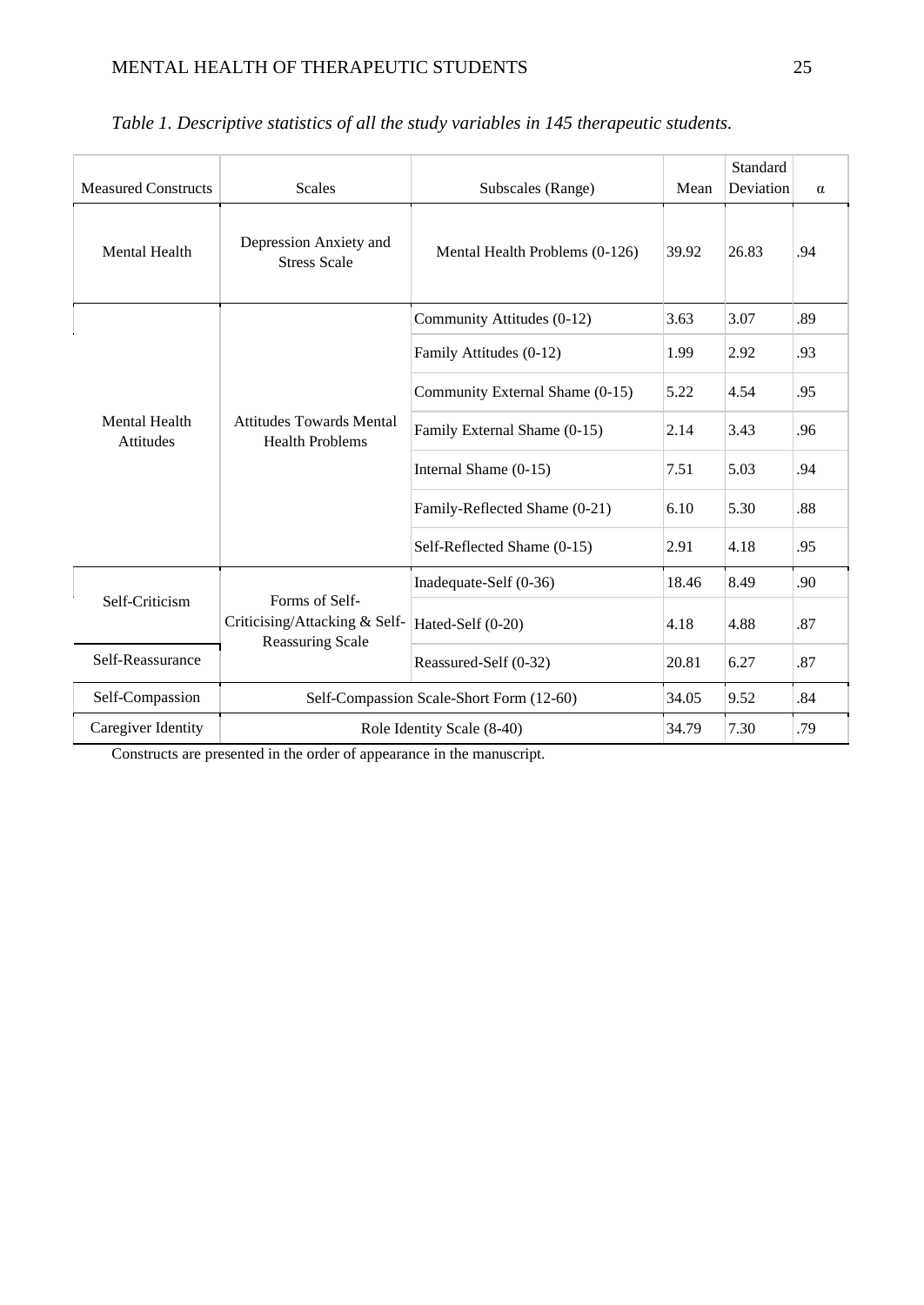## MENTAL HEALTH OF THERAPEUTIC STUDENTS 26

*Table 2. Correlations between mental health, mental health attitudes, self-criticism/self-reassurance, self-compassion, and caregiver* 

### *identity in 145 therapeutic students*

|                            | 1       | 2       | 3         | $\overline{4}$ | 5          | 6        | $\overline{7}$ | 8                | 9        | 10      | 11       | 12                  | 13         | 14      | 15 |
|----------------------------|---------|---------|-----------|----------------|------------|----------|----------------|------------------|----------|---------|----------|---------------------|------------|---------|----|
| Gender (1=Male, 2=Female)  |         |         |           |                |            |          |                |                  |          |         |          |                     |            |         |    |
| 2 Age                      | .06     |         |           |                |            |          |                |                  |          |         |          |                     |            |         |    |
| 3 Mental Health Problems   | .11     | $-.17*$ |           |                |            |          |                |                  |          |         |          |                     |            |         |    |
| 4 Community Attitudes      | .03     | .12     | .07       |                |            |          |                |                  |          |         |          |                     |            |         |    |
| 5 Family Attitudes         | $-.05$  | $.18*$  | .16       | $.43***$       |            |          |                |                  |          |         |          |                     |            |         |    |
| 6 Community External Shame | .03     | .08     | $.27**$   | $.51***$       | $.38***$ - |          |                |                  |          |         |          |                     |            |         |    |
| 7 Family External Shame    | $-.03$  | $.17*$  | $.23**$   | $.25**$        | $.65***$   | $.47***$ |                |                  |          |         |          |                     |            |         |    |
| 8 Internal Shame           | .03     | $-.21*$ | $.42***$  | .05            | .10        | $.38***$ | $.20*$         |                  |          |         |          |                     |            |         |    |
| 9 Family-Reflected Shame   | .01     | $-.08$  | $.28***$  | $.22**$        | $.30***$   | .48***   | $.40***$       | $.62***$         |          |         |          |                     |            |         |    |
| 10 Self-Reflected Shame    | $-0.04$ | $-.14$  | .16       | $.24**$        | $.22**$    | $.29***$ | $.20*$         | $.23**$          | $.28***$ |         |          |                     |            |         |    |
| 11 Inadequate-Self         | .08     | $-.21*$ | $.64***$  | .01            | .19*       | $.21**$  | $.23**$        | $.46***$         | $.36***$ | $.16*$  |          |                     |            |         |    |
| 12 Hated-Self              | .10     | $-.19*$ | $.64***$  | .08            | $.17*$     | .15      | $.17*$         | $.30***$         | $.25**$  | .12     | $.69***$ |                     |            |         |    |
| 13 Reassured-Self          | $-0.08$ | $.22**$ | $-.52***$ | .01            | $-.18*$    | $-.10$   | $-.19*$        | $-.34***$ -.26** |          | $-.16$  |          | $-.54***$ $-.53***$ |            |         |    |
| 14 Self-Compassion         | $-.16$  | .15     | $-.57***$ | $-.05$         | $-.15$     | $-.18*$  | $-0.22**$      | $-.32***$ -.25** |          | $-.17*$ | $-.65**$ | $-.57***$           | $.66***$ - |         |    |
| $15$ Caregiver Identity    | .14     | .02     | .02       | $-.17*$        | $-.07$     | $-.06$   | .03            | .01              | $-.04$   | .09     | .01      | $-.05$              | $-.05$     | $-.18*$ |    |